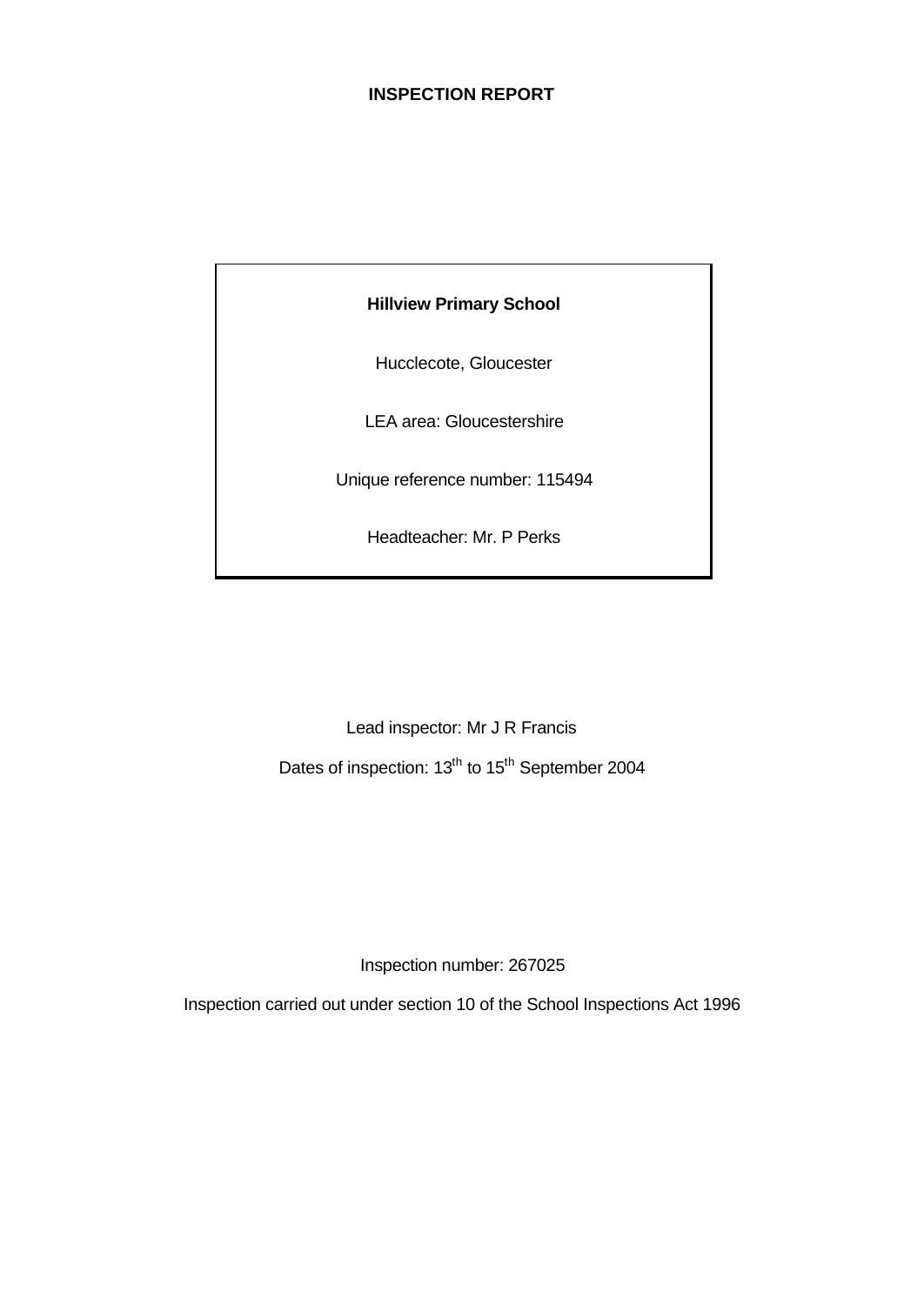## © Crown copyright 2004

This report may be reproduced in whole or in part for non-commercial educational purposes, provided that all extracts quoted are reproduced verbatim without adaptation and on condition that the source and date thereof are stated.

Further copies of this report are obtainable from the school. Under the School Inspections Act 1996, the school must provide a copy of this report and/or its summary free of charge to certain categories of people. A charge not exceeding the full cost of reproduction may be made for any other copies supplied.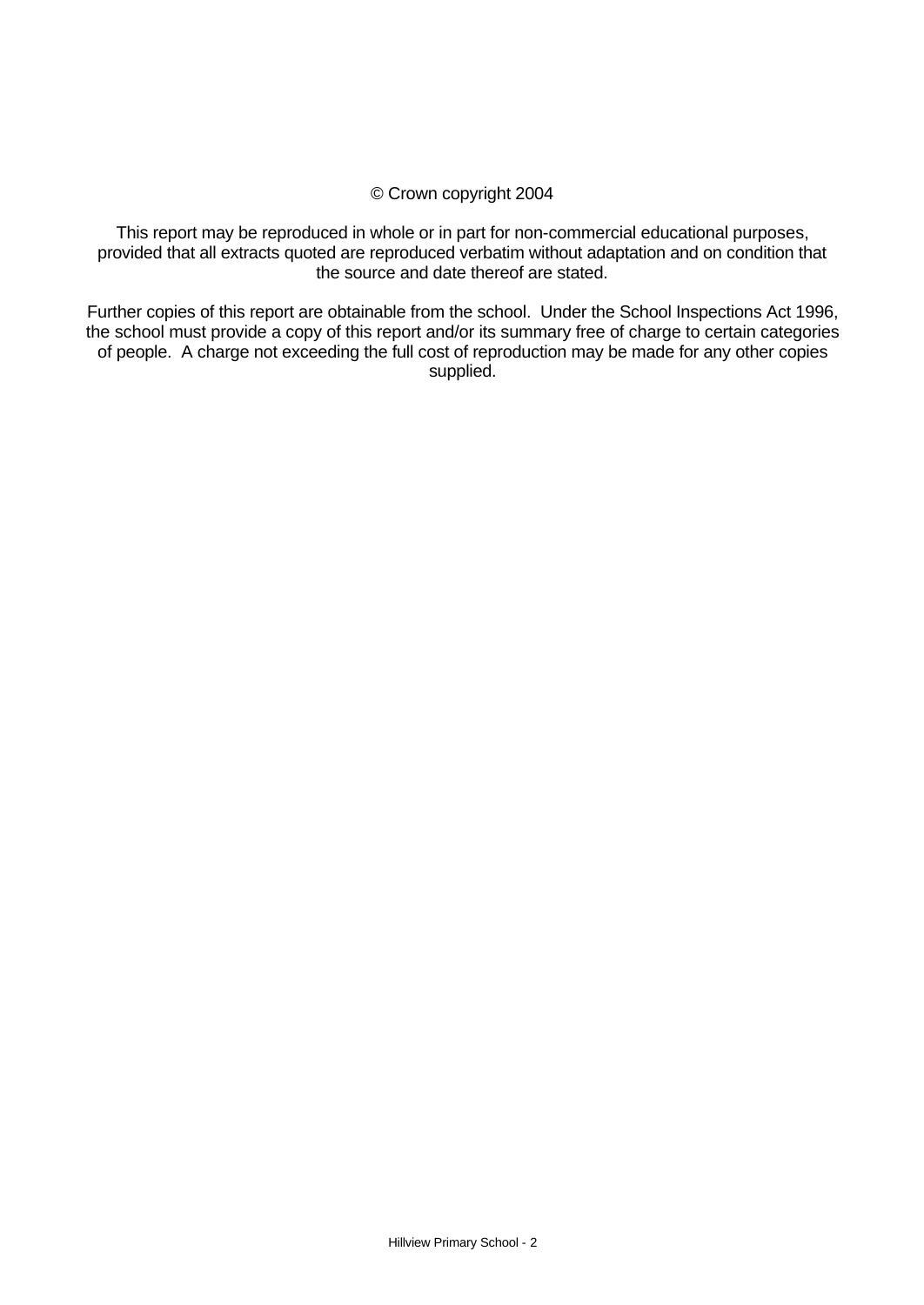## **INFORMATION ABOUT THE SCHOOL**

| Type of school:                                       | Infant and Junior                                   |
|-------------------------------------------------------|-----------------------------------------------------|
| School category:                                      | Community                                           |
| Age range of pupils:                                  | $4 - 11$                                            |
| Gender of pupils:                                     | Mixed                                               |
| Number on roll:                                       | 200                                                 |
| School address:                                       | Hillview Road<br>Hucclecote                         |
| Postcode:                                             | Gloucester<br>GL3 3LH                               |
| Telephone number:                                     | 01452 616846                                        |
| Fax number:                                           | 01452 619326                                        |
| Appropriate authority:<br>Name of chair of governors: | Governing Body, Hillview Primary<br>Mr S Hutchinson |
| Date of previous inspection:                          | 12 July 1999                                        |

## **CHARACTERISTICS OF THE SCHOOL**

This average sized primary school has 200 pupils in seven classes, including 23 children in the Reception class. There are the slightly more boys (104) than girls (96). The school is in the Gloucester suburb of Hucclecote to the east of the city and serves the immediate area, which is a mixture of privately owned and council housing. There are very few pupils from minority ethnic groups and none with English as an additional language. Approximately ten per cent of pupils receive free school meals, which is broadly average. Approximately 11 per cent of pupils have special educational needs (mainly moderate learning difficulties or for speech and communication difficulties), which is in line with the national average. The proportion of pupils who have statements of special educational need is above average at two per cent. Attainment on entry is broadly in line with that normally expected for children of this age. Few pupils enter or leave the school at other times than those normally found. The school received a School Achievement Award in 2001 and 2002 and a School Improvement Award in 2000. The school was inspected at the start of the second full week of the new school year. The Reception children were starting attending the school during the time of the inspection.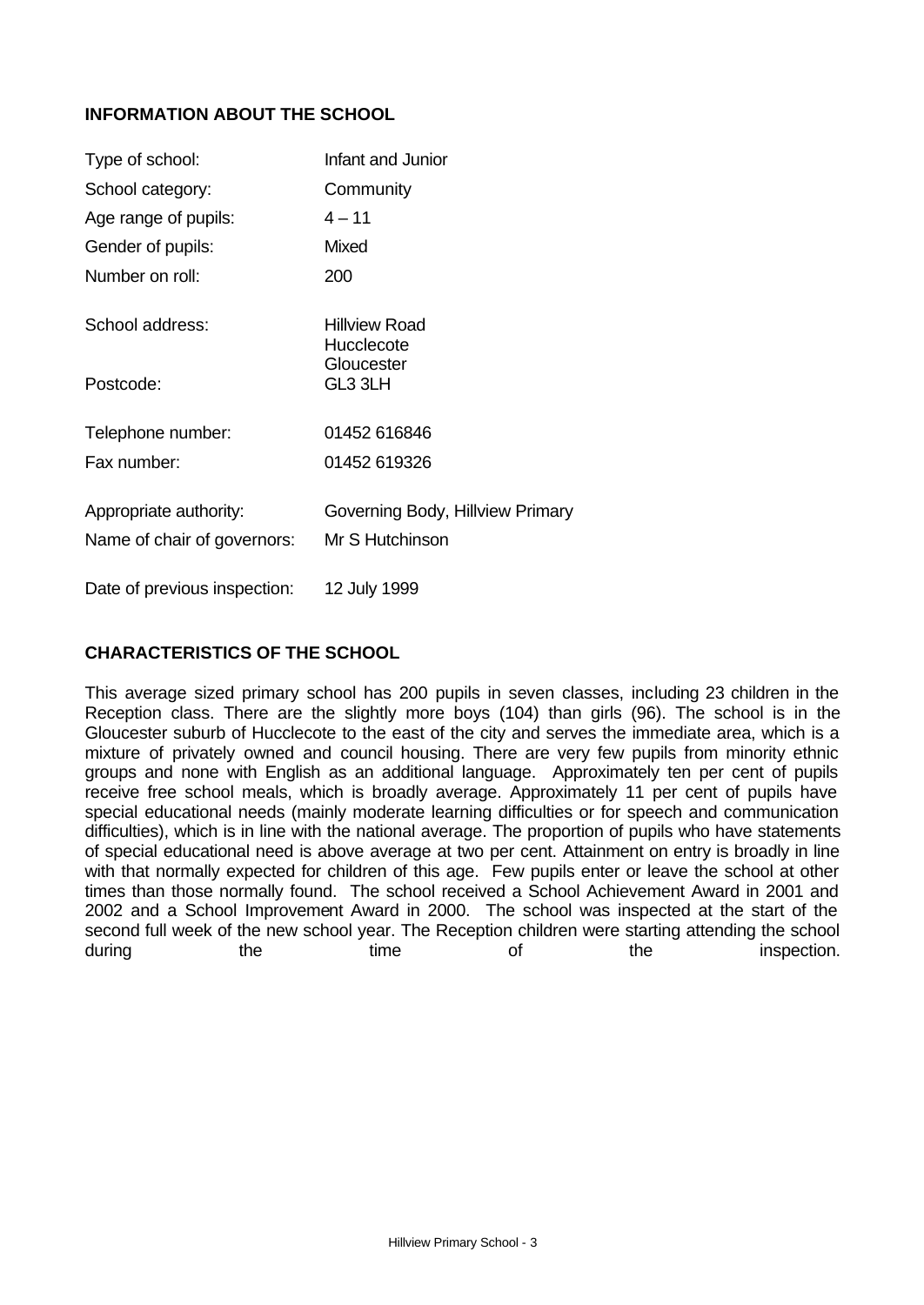#### **INFORMATION ABOUT THE INSPECTION TEAM**

| Members of the inspection team |                    |                | <b>Subject responsibilities</b>                                                                                                                                  |
|--------------------------------|--------------------|----------------|------------------------------------------------------------------------------------------------------------------------------------------------------------------|
| 17976                          | Mr J R Francis     | Lead inspector | information<br>Science,<br>and<br>communication technology, art and<br>physical education,<br>design,<br>Foundation Stage, English as an<br>additional language. |
| 9588                           | Mr T West          | Lay inspector  |                                                                                                                                                                  |
| 11769                          | Mr J Bishop        | Team inspector | English, design and technology,<br>geography, history.                                                                                                           |
| 14596                          | Mr T Fiddian-Green | Team inspector | religious<br>Mathematics, music,<br>education, personal, social and<br>health education,<br>special<br>educational needs.                                        |

The inspection contractor was:

Phoenix Educational Consultants

37 Broadlands Avenue North Petherton **Taunton** Somerset TA 6 6QS

02178 661516

Any concerns or complaints about the inspection or the report should be made initially to the inspection contractor. The procedures are set out in the leaflet *'Complaining about Ofsted Inspections'*, which is available from Ofsted Publications Centre (telephone 07002 637833) or Ofsted's website (www.oftsed.gov.uk).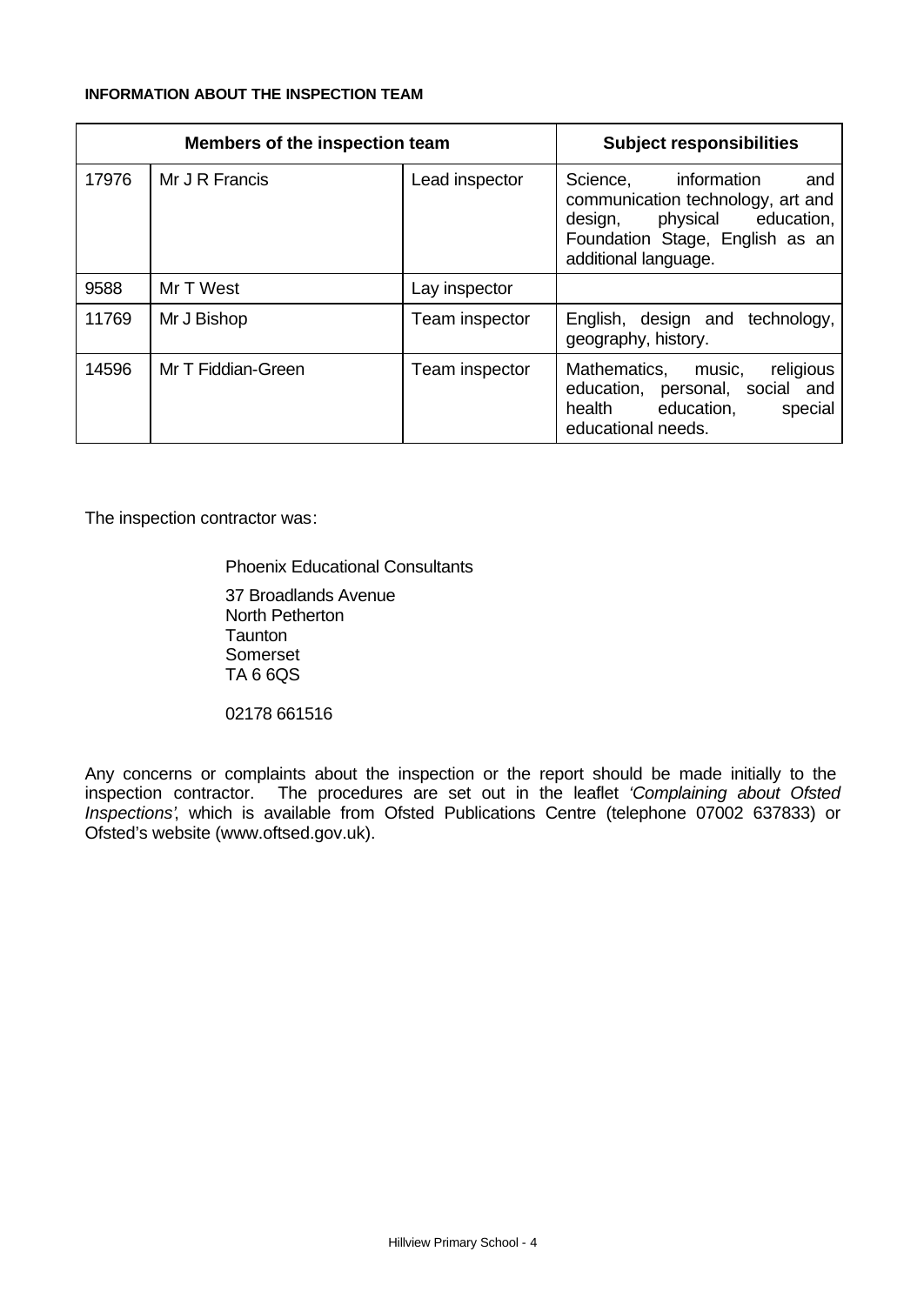## **REPORT CONTENTS**

|                                                                                                                                    | Page |
|------------------------------------------------------------------------------------------------------------------------------------|------|
| <b>PART A: SUMMARY OF THE REPORT</b>                                                                                               | 6    |
| PART B: COMMENTARY ON THE MAIN INSPECTION FINDINGS                                                                                 |      |
| <b>STANDARDS ACHIEVED BY PUPILS</b>                                                                                                | 8    |
| Standards achieved in areas of learning, subjects and courses                                                                      |      |
| Pupils' attitudes, values and other personal qualities                                                                             |      |
| <b>QUALITY OF EDUCATION PROVIDED BY THE SCHOOL</b>                                                                                 | 11   |
| Teaching and learning<br>The curriculum<br>Care, guidance and support<br>Partnership with parents, other schools and the community |      |
| <b>LEADERSHIP AND MANAGEMENT</b>                                                                                                   | 14   |
| PART C: THE QUALITY OF EDUCATION IN AREAS OF LEARNING,<br><b>SUBJECTS AND COURSES</b><br>AREAS OF LEARNING IN THE FOUNDATION STAGE | 16   |
| <b>SUBJECTS IN KEY STAGES 1 AND 2</b>                                                                                              |      |
| PART D: SUMMARY OF THE MAIN INSPECTION JUDGEMENTS                                                                                  | 24   |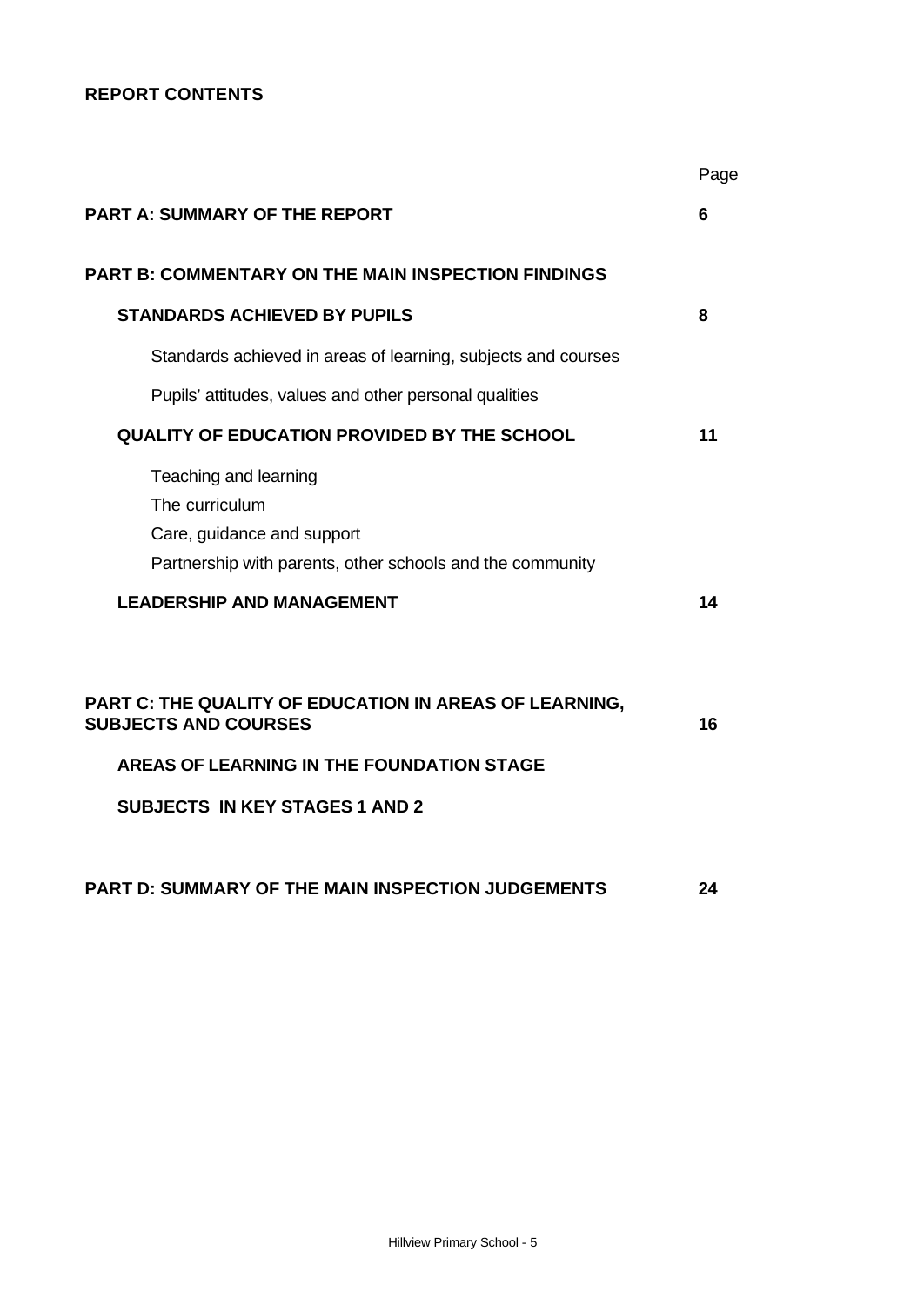## **PART A: SUMMARY OF THE REPORT**

#### **OVERALL EVALUATION**

**The school provides its pupils with a satisfactory standard of education,** and has a number of strengths**.** Teaching is satisfactory overall but good teaching in Years 3 to 6 is leading to good achievement by the end of Year 6. There is scope to improve standards in Years 1 and 2. The headteacher provides good leadership. The school gives good value for money

The school's main strengths and weaknesses are:

- by Year 6, pupils achieve well in English, mathematics and science;
- standards in English and mathematics in Year 2 are rising but in science, standards remain below average;
- the school is well led and managed, although the monitoring of teaching and learning is not sufficiently regular or systematic;
- the governing body is knowledgeable about the school and provides good support;
- pupils' personal development is good and they have good attitudes to learning;
- there is good enrichment of the curriculum and a wide range of extracurricular activities but literacy and numeracy are not used sufficiently well to support work in other subjects;
- links with parents, the community and with other schools are good;
- pupils are not adequately prepared for life in a multicultural society;
- unsatisfactory outdoor provision for Reception class children limits aspects of their development.

The school has made good improvement since the last inspection in 1999. Standards overall have been maintained, and there is better provision for higher attaining pupils. Better strategic management and leadership of the school and an improved role for subject leaders are moving the school forward. Other than the inadequate out-door provision for Reception class children issues arising from the school's last inspection have been satisfactorily addressed.

#### **STANDARDS ACHIEVED**

**Although overall achievement is good,** it is only satisfactory in Years 1 and 2. Current standards in English (including reading at Year 2) and mathematics are broadly average. However, pupils' skills of presentation and spelling generally across the school require some improvement. Standards in science at Year 6 are above average but at Year 2 are below the level expected for this age. Standards in information and communication technology (ICT) and religious education (RE) are average, and standards in art and design are above average. Pupils who have special educational needs make good progress and achieve well.

| <b>Results in National</b><br>Curriculum tests at the end |      | similar schools |      |      |
|-----------------------------------------------------------|------|-----------------|------|------|
| of Year 6, compared with:                                 | 2001 | 2002            | 2003 | 2003 |
| English                                                   |      | B               |      |      |
| mathematics                                               | B    | B               |      | n    |
| science                                                   |      |                 |      |      |

*Key: A - well above average; B – above average; C – average; D – below average; E – well below average; E\* in the bottom five per cent of schools nationally*

*Similar schools are those whose pupils attained similarly at the end of Year 2.*

Other than a dip in performance in 2003, results in national tests in English and mathematics have been maintained since the last inspection. The trend for improvement has been above that of schools nationally.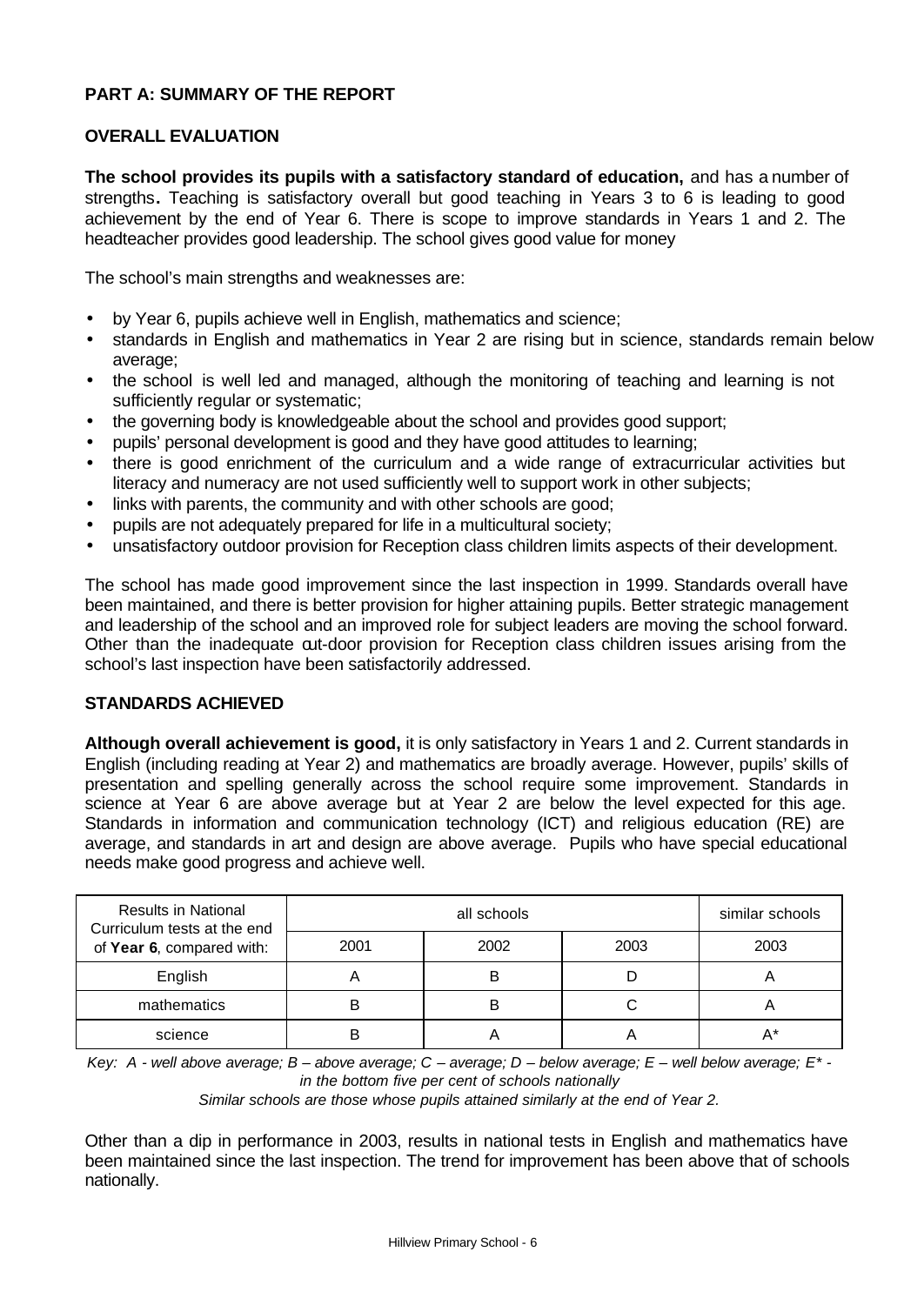Attainment on entry to Reception is broadly what is expected for children of this age. They make sound progress and are in line to achieve the goals they are expected to reach by the time they move into Year 1. Most exceed these in reading and in their personal, social and emotional development (PSED).

**Pupils' personal development is good**, as are their attitudes to school and their behaviour. Spiritual, moral, social and cultural development is good overall, but pupils are not adequately prepared for life in a multicultural society. Attendance is average but improving.

## **QUALITY OF EDUCATION**

**The quality of education is satisfactory overall** with some good features**. Teaching and learning are satisfactory**. However, pupils' achievement over time between Years 3 and 6 indicates that teaching is generally of better quality that that which was seen during the inspection. Good teaching is regularly seen in Years 4 and 6. There are strengths in the practical aspects of science and the use of ICT. Good relationships throughout the school enable pupils to work well together. The curriculum is satisfactory overall and is enriched well by many additional activities. However, pupils' literacy skills are not sufficiently used or further developed across other subjects of the curriculum. Systems to assess pupils' progress and track this through the school are satisfactory.

There are good links with parents, the community and other schools. There are good procedures for children starting school.

## **LEADERSHIP AND MANAGEMENT**

**The leadership and management are good.** Improvements to strategic management and subject leadership are beginning to have a positive impact, but the monitoring of teaching and learning is not sufficiently regular or systematic. Governance is good. Governors are well informed and have good systems to find out about the work of the school for themselves. They meet all statutory requirements.

## **PARENTS' AND PUPILS' VIEWS OF THE SCHOOL**

The school is popular with parents who find the school open and approachable. Pupils like school and have good relationships with staff. They know where to turn if they need advice or support.

## **IMPROVEMENTS NEEDED**

The most important things the school should do to improve are:

- raise standards in science at Year 2;
- increase the frequency and rigour of monitoring and evaluating teaching and learning;
- improve, with some urgency, the provision for outdoor play for children in the Reception class;
- develop better links between subjects, particularly in the use of literacy and numeracy skills;
- improve the provision for pupils to understand about life in a multicultural society.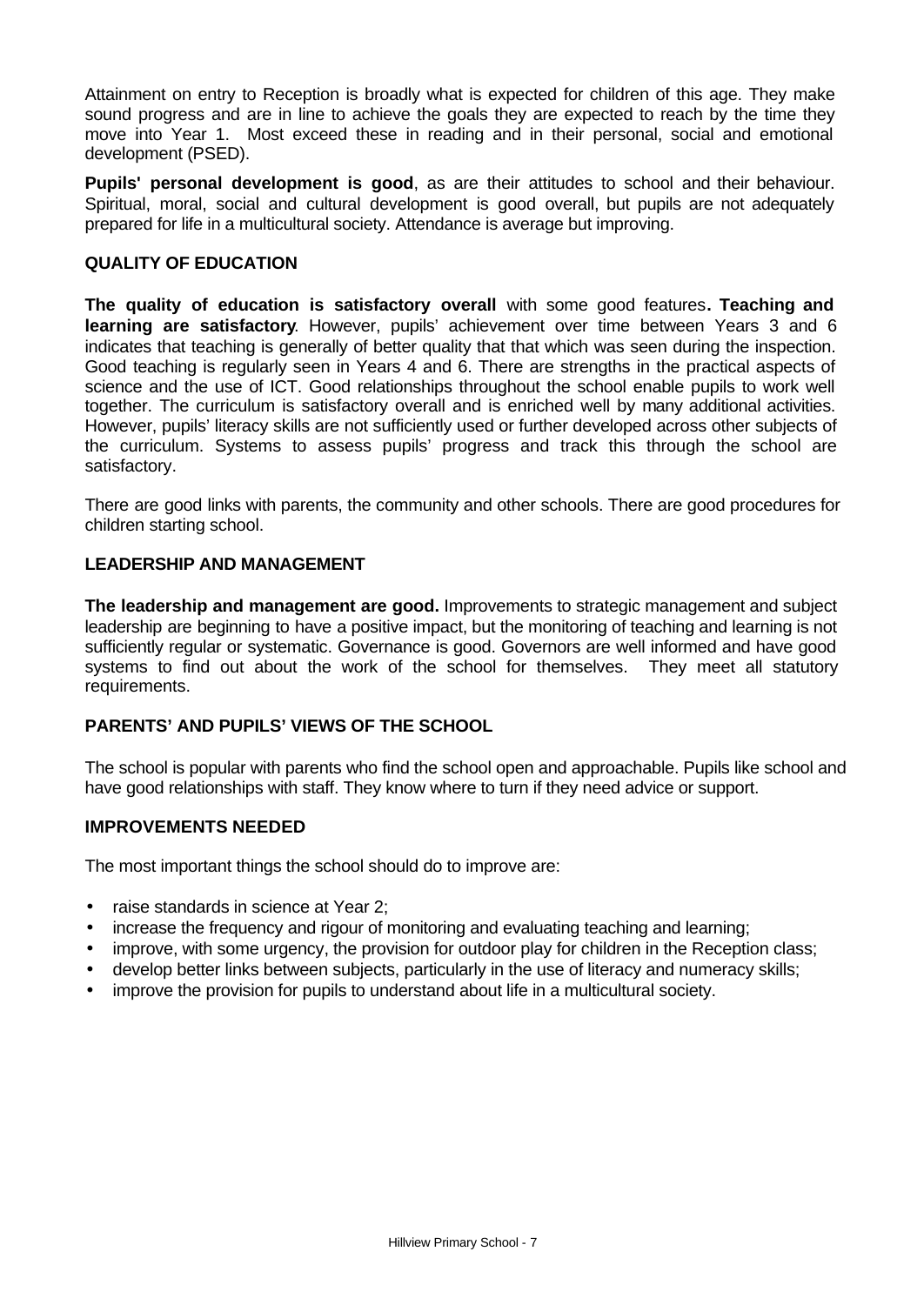## **PART B: COMMENTARY ON THE INSPECTION FINDINGS**

## **STANDARDS ACHIEVED BY PUPILS**

#### **Standards achieved in areas of learning, subjects and courses**

Achievement is good overall. Children get a good start in the Reception year and achieve well in PSED and reading. In Year 1 and 2 they make satisfactory progress in literacy and numeracy and standards at the end of Year 2 are average. Progress improves through Years 3 to 6 and although by the end of Year 6 standards in English and mathematics remain in line with the national average, these are well above average when compared with similar schools.

#### **Main strengths and weaknesses**

- standards at the end of Year 6 in English, mathematics and science are high when compared with similar schools;
- pupils in Years 3 to 6 achieve well in English, mathematics and science;
- children in the Reception class achieve well in aspects of their learning;
- standards in reading and writing by Year 2 are rising but attainment in science is unsatisfactory;
- pupils who have special educational needs make good progress.

#### **Commentary**

- 1. Children in the Reception class achieve at least satisfactorily and reach the standards expected in all of the areas of learning<sup>1</sup> by the beginning of Year 1. With good teaching they achieve well and attain above average standards in reading and in their PSED.
- 2. National test results in 2003 (the last year for which there are validated results) show average attainment in reading, writing and mathematics at the end of Year 2. Standards at Year 6 were more variable with English below national average, mathematics average and science well above average. Whilst this is not as high as the previous two years, pupils still made very good progress over time and achieved highly against similar schools in all three subjects: in science, they were in the top five per cent of schools. Over the past five years, the school's test results have improved faster than schools nationally. Parents recognise these improvements and are positive about the quality of education provided.

| Standards in: | School results | National results |
|---------------|----------------|------------------|
| reading       | 15.7 (15.7)    | 15.7 (15.8)      |
| writing       | 15.1(14.7)     | 14.6 (14.4)      |
| mathematics   | 16.5 (16.9)    | 16.3(16.5)       |

#### *Standards in national tests at the end of Year 2 – average point scores in 2003*

*There were 21 pupils in the year group. Figures in brackets are for the previous year* 

#### *Standards in national tests at the end of Year 6 – average point scores in 2003*

| Standards in: | School results | National results |  |
|---------------|----------------|------------------|--|
| English       | 26.5(28.0)     | 26.8 (27.0)      |  |
| mathematics   | 27.4 (27.6)    | 26.8 (26.7)      |  |
| science       | 30.4(29.8)     | 28.6 (28.3)      |  |

<sup>&</sup>lt;sup>1</sup> These are in the areas of learning that include personal, social and emotional development; communication, language and literacy; mathematical development; knowledge and understanding of the world; creative development and physical development that children are expected to achieve by the end of Reception year.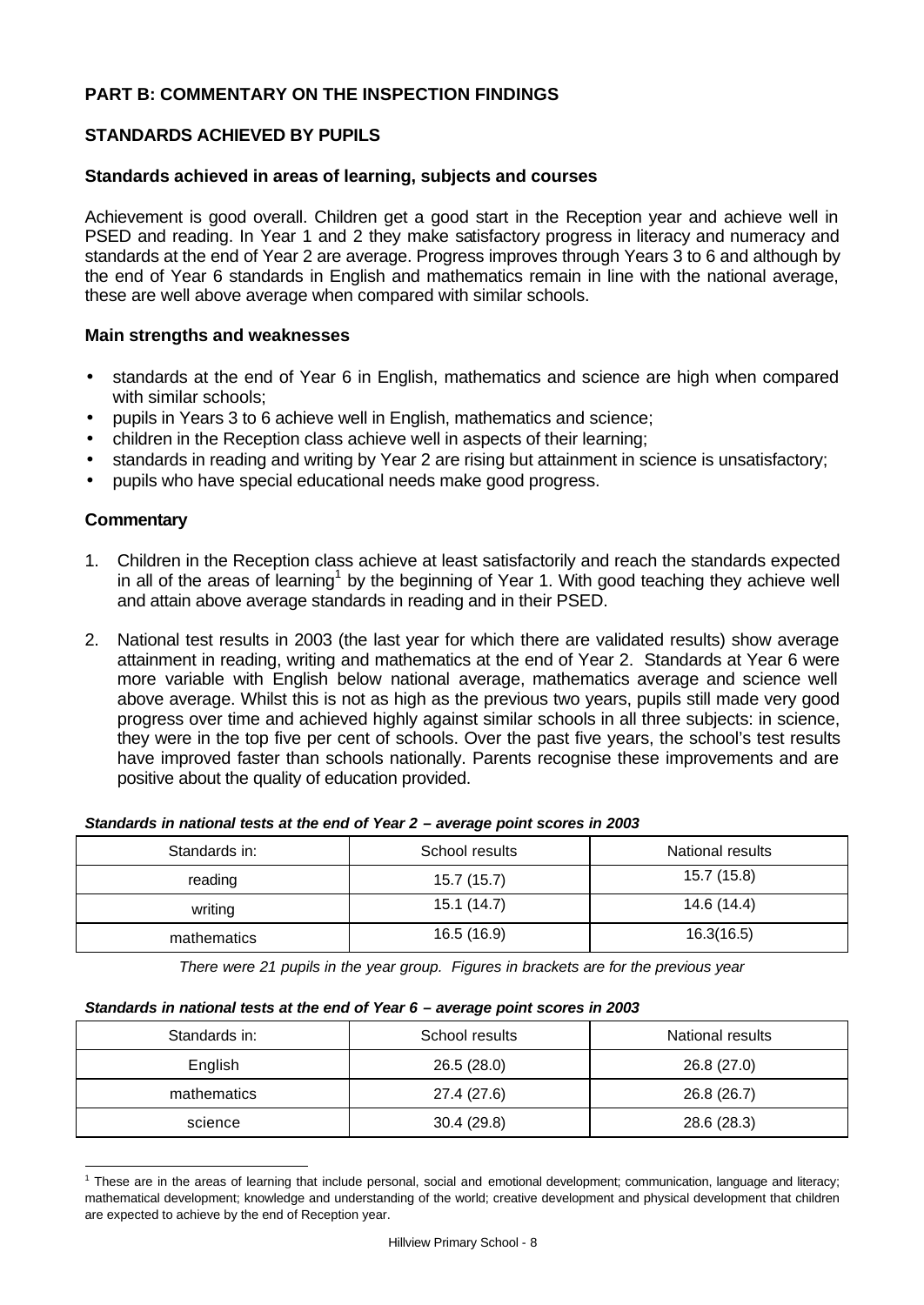*There were 33 pupils in the year group. Figures in brackets are for the previous year*

- 3. There has been little difference in test results between the performance of boys and girls at Year 2 over time, but at Year 6, girls have consistently out performed boys in all three subjects. Having themselves identified this, the school is trying to address it through a range of strategies and the most recent data indicate that they are closing this gap. There is also better provision for higher attaining pupils, which is most noticeable in science where the proportion of pupils achieving at the higher Level 5 is well above average.
- 4. Standards seen during the inspection broadly reflect achievement in national tests over time. Standards at Year 6 are average in English and mathematics but above average in science. Through careful analysis of results, the school has identified weaknesses and addressed the falling standards, particularly in English. This is seen in the 2004 national test results, which while un-validated, show improvements in all subjects.
- 5. Standards at Year 2 in reading, writing and mathematics are average and are beginning to rise, with improvements to reading in particular through the use of a scheme that teaches pupils the sounds made by letters and groups of letters. In science, the greater emphasis on investigative and experimental science throughout the school is leading to good achievement in Years 3 to 6, but this is less effective in Years 1 and 2, where standards remain below expectations for this age group.
- 6. The good teaching frequently seen in Years 3 to 6, and particularly in Years 4 and 6 is helping pupils to achieve well and make good gains against their prior attainment. However, in many classes, opportunities for pupils to use their literacy and numeracy skills in other subjects are missed. This limits some aspects of their writing in particular.
- 7. Pupils who have special educational needs achieve well. They are given good support during the lessons from teachers and teaching assistants, and their individual learning plans (IEPs) are clearly focused on their identified needs.
- 8. Standards in religious education (RE), ICT and physical education (PE) throughout the school are average. Pupils achieve well in art and design.

## **Pupils' attitudes, values and other personal qualities**

Pupils' personal development is good. Spiritual, moral, social and cultural development is good. Pupils have good attitudes to school and behaviour is good. Attendance is satisfactory.

## **Main strengths and weaknesses**

- relationships are good and behaviour in class and around the school is generally good;
- $\bullet$  pupils' spiritual, moral and social development is good and circle time<sup>2</sup> enhances pupils' personal development well;
- systems for helping and supporting each other and the recently formed school council are good initiatives;
- the school's arrangements for monitoring attendance are good;
- pupils' multi-cultural education is not developed enough.

## **Commentary**

9. Teachers and other staff have promoted good relationships in and around the school, and this is having a positive impact on pupils' learning. Staff provide good role models and treat the pupils with respect. This, in turn, encourages pupils to respect each other. Pupils enjoy receiving praise for their performances. For example, one class has a "Star of the Day" award that is

l  $^2$  This is where pupils discuss moral issues in class, take turns to speak and listen to the views of others.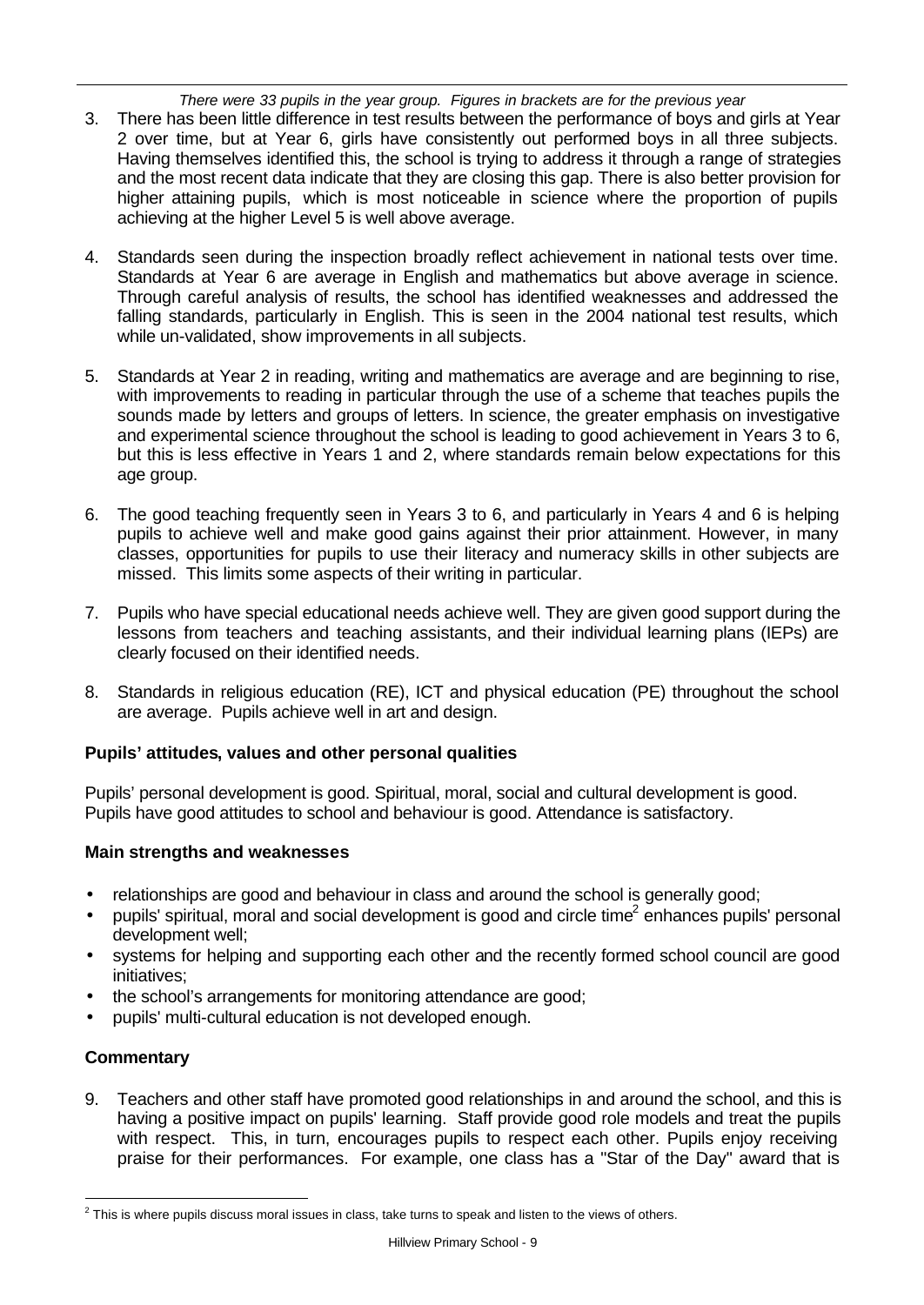greatly looked forward to by the pupils. At playtimes and in the hall for lunch, relationships are good and pupils of all backgrounds and ethnicity mix well together, making these pleasant, social occasions. Parents consider behaviour and relationships in school to be good, helped by the 'peer mediation', which they see as a great strength.

- 10. Pupils are well behaved in classes and around the school, working and playing co-operatively together. There is a good range of equipment for use on the playground and the field. No instances of poor or inappropriate behaviour were seen during the inspection. There have been two exclusions over the past year. The positive ethos of the school, found at the time of the last report, has been maintained well. Teachers have established good routines and high expectations. This was seen, for example, at the start of the day when the register is called and the various jobs are done. Everyone knows what is expected and what to do.
- 11. Pupils have a good understanding of right and wrong, and this is promoted well throughout the school. Their moral development is encouraged well. RE, assemblies and other subjects, such as science, give pupils the chance to reflect on their spiritual development well. Appreciation of the natural world and its connections with creation are celebrated. The whole ethos of the school sets a good pattern for social behaviour and participation in its activities. This is helped by group activities such as the school choir, the sports activities and the public performances at Christmas and in the summer.
- 12. Opportunities for pupils to experience multi-cultural society through visits out, and visitors coming into school are not developed well enough. There are not enough opportunities for pupils to experience the culture of minority ethnic groups that form part of modern Britain.
- 13. The programme of personal, social and health education (PSHE) is good, and elements of citizenship have been incorporated well. 'Circle time' in classes teaches pupils to listen to the views of others and express their own, as well as joining in general discussions. The initiatives provided for older pupils to help younger ones and to take responsibilities are good. They receive training for peer mediation and for their school council work, and thereby take an active part in the life of the school.

## **Attendance**

*Attendance in the latest complete reporting Year (%)*

| Authorised absence |     |  | Unauthorised absence |     |  |
|--------------------|-----|--|----------------------|-----|--|
| School data        | 5.8 |  | School data          |     |  |
| National data      | 5.4 |  | National data        | 0.4 |  |

| Authorised absence |     | Unauthorised absence |     |  |  |
|--------------------|-----|----------------------|-----|--|--|
| data               | 5.8 | School data<br>0.C   |     |  |  |
| data               |     | National data        | 0.4 |  |  |

*The table gives the percentage of half days (sessions) missed through absence for the latest complete reporting Year.*

14. For the reporting period the pupils' attendance was satisfactory and at the level of the national median. Unauthorised absence had been below the national median. However, during that period many pupils had been absent due to contracting contagious illnesses. Since then, it has improved significantly and is now close to the previously recorded levels. For the reporting period 2003-4, attendance was 95 per cent. Pupils' punctuality is good. Attendance and punctuality are monitored well by the school.

#### **Exclusions**

#### *Ethnic background of pupils Exclusions in the last school year*

Categories used in the Annual School Census No of pupils

on roll

Number of fixed period Number of

permanent exclusions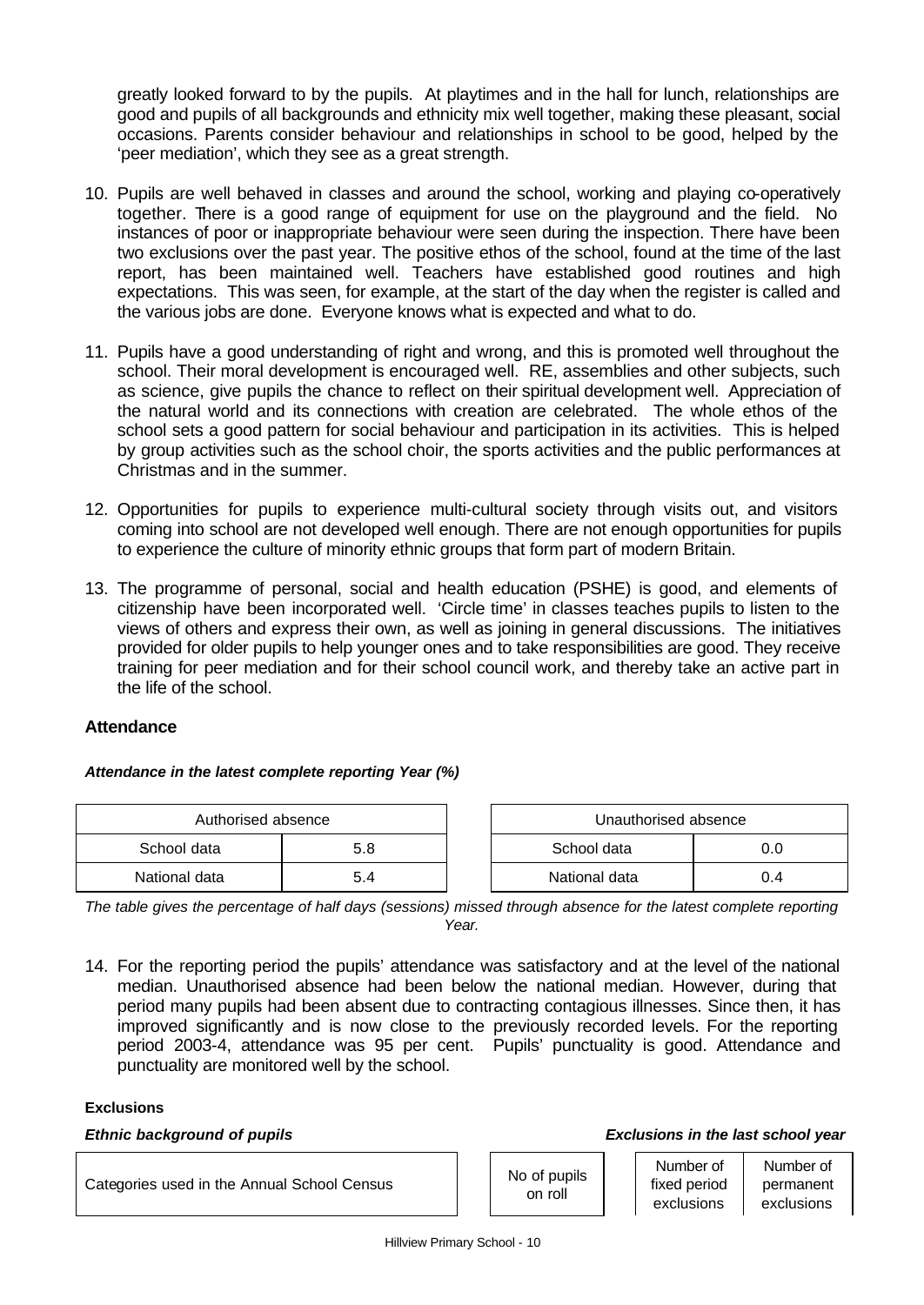| White –<br><b>British</b> | 200 |  |  |
|---------------------------|-----|--|--|
|                           |     |  |  |

*The table gives the number of exclusions, which may be different from the number of pupils excluded.* **QUALITY OF EDUCATION PROVIDED BY THE SCHOOL**

The quality of education is satisfactory overall but has a number of strengths including the provision for special educational needs. The quality of teaching and learning is satisfactory overall. The curriculum is satisfactory with many good additional curricular opportunities such as educational visits. Accommodation is broadly satisfactory.

## **Teaching and learning**

The quality of teaching and learning throughout the school is satisfactory but good in Years 3 to 6 with good teaching seen regularly in Years 4 and 6. Assessment is satisfactory. The teaching assistants provide good support to groups of pupils in lessons.

#### **Main strengths and weaknesses**

- good teaching is regularly seen in Year 4 and Year 6;
- teaching is good for pupils who have special educational needs;
- teaching in mathematics and science is generally good;
- the management of pupils is good;
- target setting and the use of data to track pupils' progress in English, mathematics and science are developing strengths but are less well developed in other subjects;
- marking does not always give pupils enough guidance on how to make their work better;
- the overuse of worksheets in some subjects limits pupils' responses.

## **Commentary**

- 15. The good teaching regularly seen in Year 4 and Year 6 contributes well to the achievement of pupils by the end of Year 6. This was seen in mathematics at Year 6, where the teacher's good personal skills and pace of the lesson ensured good progress and in geography in Year 4 where high expectations and good use of resources led to good learning. The Reception teacher is new to the class but has made an effective start in introducing the children to the school's routines. The strong emphasis on developing good attitudes and behaviour means that children are already responding well to the range of activities provided.
- 16. Relationships throughout the school are good and teachers successfully manage pupils to ensure good standards of behaviour during lessons. This is also reflected in parents' views. Pupils develop good work habits, and these are particularly evident in those children just starting in Reception and in Years 4 and 6 where pupils work well independently or with others. The quality of teaching and learning for pupils who have special educational needs is good. Teachers provide suitable work so that these pupils are able to join in lessons fully. Although there are relatively few teaching assistants, they work well in supporting those pupils who have special educational needs.

#### *Summary of teaching observed during the inspection in 30 lessons*

| Excellent | Very good | Good   | Satisfactory | Unsatisfactory | Poor | Very Poor |
|-----------|-----------|--------|--------------|----------------|------|-----------|
|           |           | 13(43) | 16 (53)      | (3)            |      |           |

*The table gives the number of lessons observed in each of the seven categories used to make judgements about lessons; figures in brackets show percentages where 30 or more lessons are seen.*

17. Teaching in Years 3 to 6 is generally good in mathematics and science, with a good emphasis on practical, investigative activities in science. In some subjects, there is an overuse of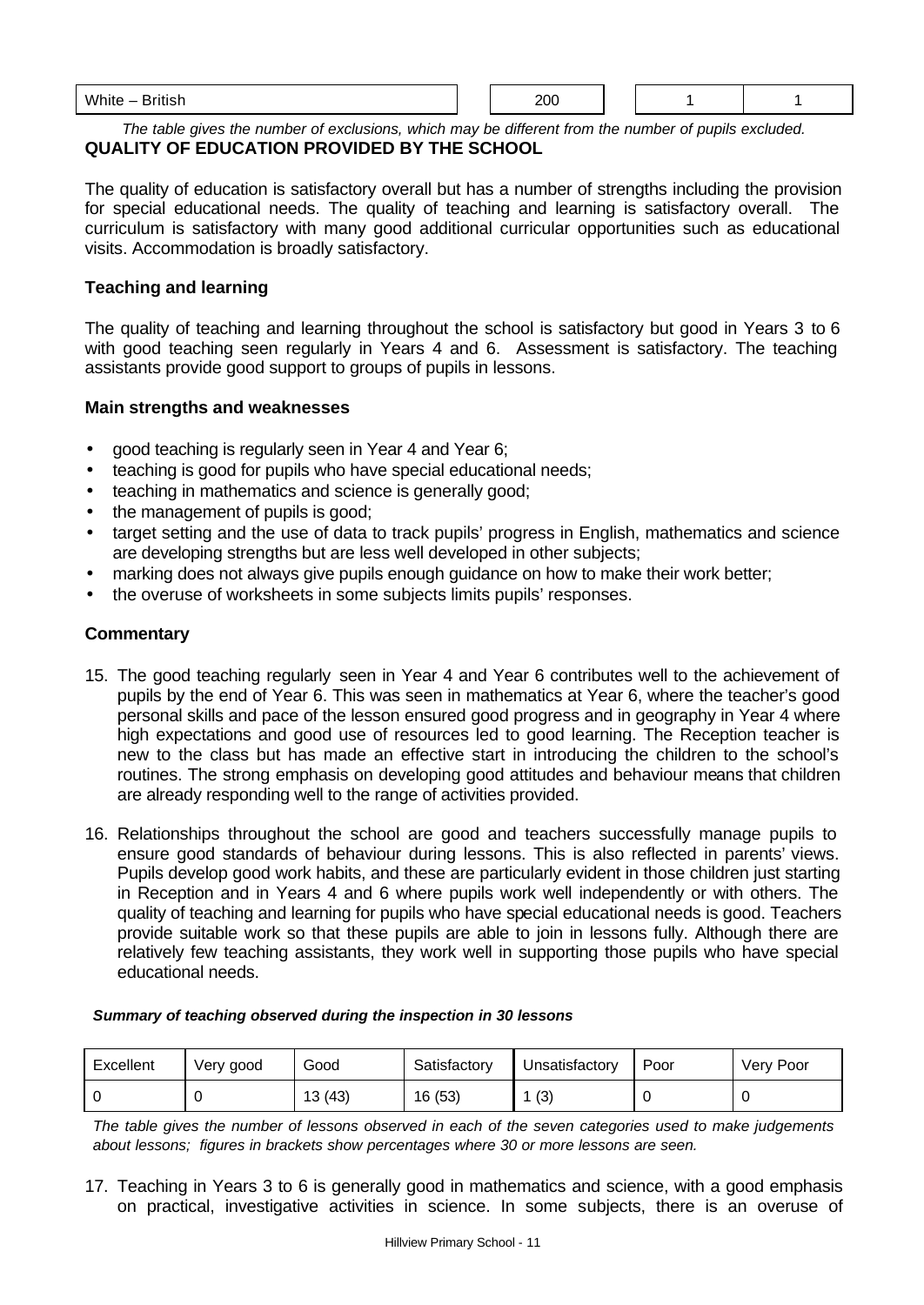photocopied worksheets, which often limits pupils' responses. Where they are used in some science lessons, these often limit the investigation and direct the outcome. This does not give pupils the opportunity to discover for themselves, particularly those higher attaining pupils. These worksheets also limit the further development of pupils' writing skills. This is also reflected in the quality of presentation, where teachers do not always demand enough of pupils.

- 18. Pupils' work, including homework, is regularly marked. Although teachers are supportive and encouraging in their comments, these do not consistently identify the regular errors that pupils make or tell them how they can improve.
- 19. Since the last inspection, teachers have become much better informed about the progress and attainment of the pupils in their class. Sound progress has been made in the use of assessment, especially the school's analysis of data and the use of testing to inform their planning. Regular assessments are used to monitor progress and set long-term targets for pupils and year groups. The current arrangements indicate that use of tracking data to support the progress of pupils is a steadily growing strength. The school now uses assessment well to track the achievement of its pupils in the core subjects of English, mathematics and science and sets group and individual targets each half-term in literacy and mathematics. The assessment procedures for many other subjects are still being developed and do not enable teachers to focus sufficiently sharply on how well all pupils are doing in these subjects.

## **The curriculum**

Curricular provision is satisfactory. The enrichment of the curriculum and provision for PSHE are good. Overall, resources and accommodation are satisfactory.

#### **Main strengths and weaknesses**

- pupils' learning is enhanced well through a wide range of educational visits and visitors, and the good range of extra-curricular activities provided;
- the provision for pupils who have special educational needs is good;
- planning does not make sufficient links between subjects, particularly the use of literacy;
- there is no appropriate outdoor area for Reception children;
- the school's library is under used and insufficiently resourced to support the curriculum fully;

## **Commentary**

- 20. The school has maintained the provision from the last inspection. It ensures equality of access and opportunity for all pupils. Pupils who have special educational needs have good access to the school's curriculum and they are well integrated into their classes. Individual education plans focus well on the needs of the pupils. Targets are appropriate and achievable.
- 21. The pupils have a wide range of quality learning experiences that extend the curriculum. The school makes especially good use of focused activities such as its science weeks and 'Healthy Eating' weeks. All pupils are able to make educational visits and the pupils in Year 6 enhance their life skills during their annual residential visit. The school also regularly broadens its curricular opportunities by inviting interesting visitors to the school, such as theatre groups. Parents welcome this breadth of extracurricular opportunities.
- 22. The curriculum for the Reception class provides a wide range of activities that are matched to the needs of all the children. However, whilst the indoor accommodation is satisfactory the outdoor facilities are poor and limit aspects of children's physical and social development. This was also noted at the last inspection and is a weakness.
- 23. Good provision and recent improvements to the use of ICT across the curriculum are the result of a curricular review. However, the school misses opportunities to develop aspects of its crosscurricular provision more effectively. There is a particularly weakness in the use of literacy to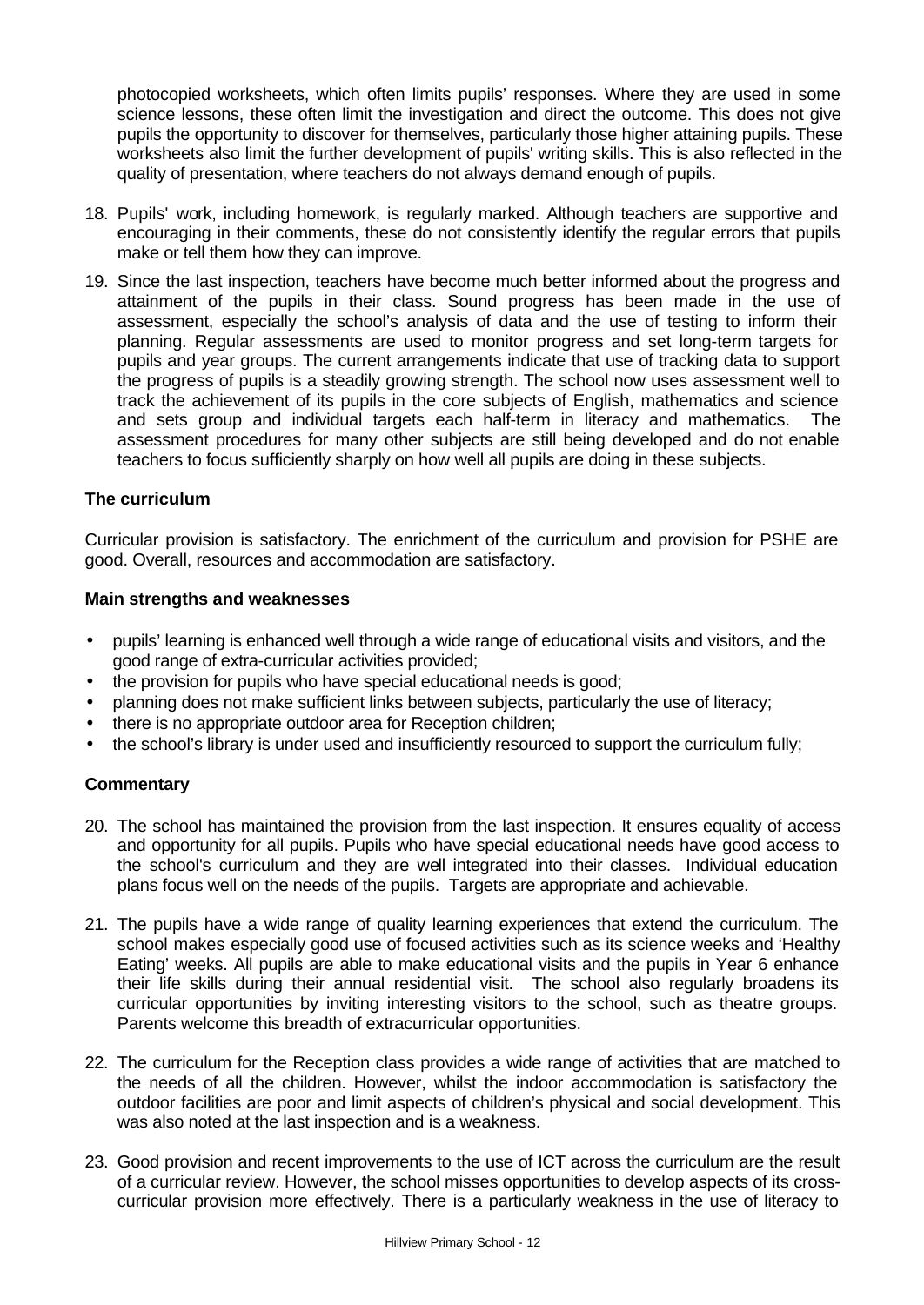improve pupils' English skills and support learning in other subjects. It has made relatively little progress in developing the approaches suggested in National Primary Strategy publications.

- 24. Many pupils take part in after-class clubs and sporting activities. The quality and range for sports are good, and teams represent the school in many leagues and competitions. There is also good provision for the arts, including opportunities for pupils to learn to play various musical instruments. School drama productions are popular with the pupils and parents.
- 25. There is an appropriate number of qualified teachers, who are well trained, adequately experienced and effectively deployed. The school's accommodation is satisfactory and makes effective use of interior space, except in the case of the school library. This is located in the computer suite but, unlike the ICT equipment, it is not timetabled for regular class use. There is only a limited selection of non-fiction books and research materials.

## **Care, guidance and support**

The provisions for pupils' care, welfare, health and safety and their involvement through seeking and acting on their views are satisfactory. The support, advice and guidance that pupils receive are good.

#### **Main strengths and weaknesses**

- members of staff monitor pupils and provide for their welfare needs well;
- induction arrangements for children in the Reception class are good;
- pupils have good relationships with adults and their peers, the peer mediation scheme is a positive feature.

#### **Commentary**

- 26. The school provides satisfactory support and guidance for pupils. Members of staff have good knowledge and understanding of pupils at the school. Pupils enjoy good and trusting relationships with adults and the successful peer mediation scheme is enabling pupils to support one another well. Pupils like the way the system operates and those who are involved receive appropriate training for this role. Parents are very positive about this initiative. Members of staff have received training in child protection measures and the school enjoys good links with all the support agencies. The care and support given to pupils who have special educational needs are good. Pupils are well looked after and fully integrated into all that the school does.
- 27. Support, care and welfare arrangements are managed well; if ill or injured, pupils are well cared for by the school. Health and safety arrangements are satisfactory. Risk assessments and equipment tests are undertaken, but there are administrative arrangements lacking that have been passed on to the school. The school has a calm and orderly atmosphere and pupils are appropriately supervised during play and lunchtimes. They confirm that they feel safe in the school. The school's good induction arrangements are supported well by its close relationship and good links with the on-site private pre-school provision.
- 28. The newly formed school council has members from Years 3 to 6 and the school has been careful to ensure that the pupils involved have been properly prepared for their responsibilities. Although a very worthwhile initiative, it has yet to contribute to the work and management of the school. At present, pupils have limited opportunities to make suggestions or to put forward ideas for the improvement of the school. When pupils are given responsibilities to help, or to act as monitors, all ages are keen to help.

#### **Partnership with parents, other schools and the community**

Good links are made with parents, the community and with other schools. Good links are made with other schools, including pre-schools. Parents receive good information about the school and their children's progress.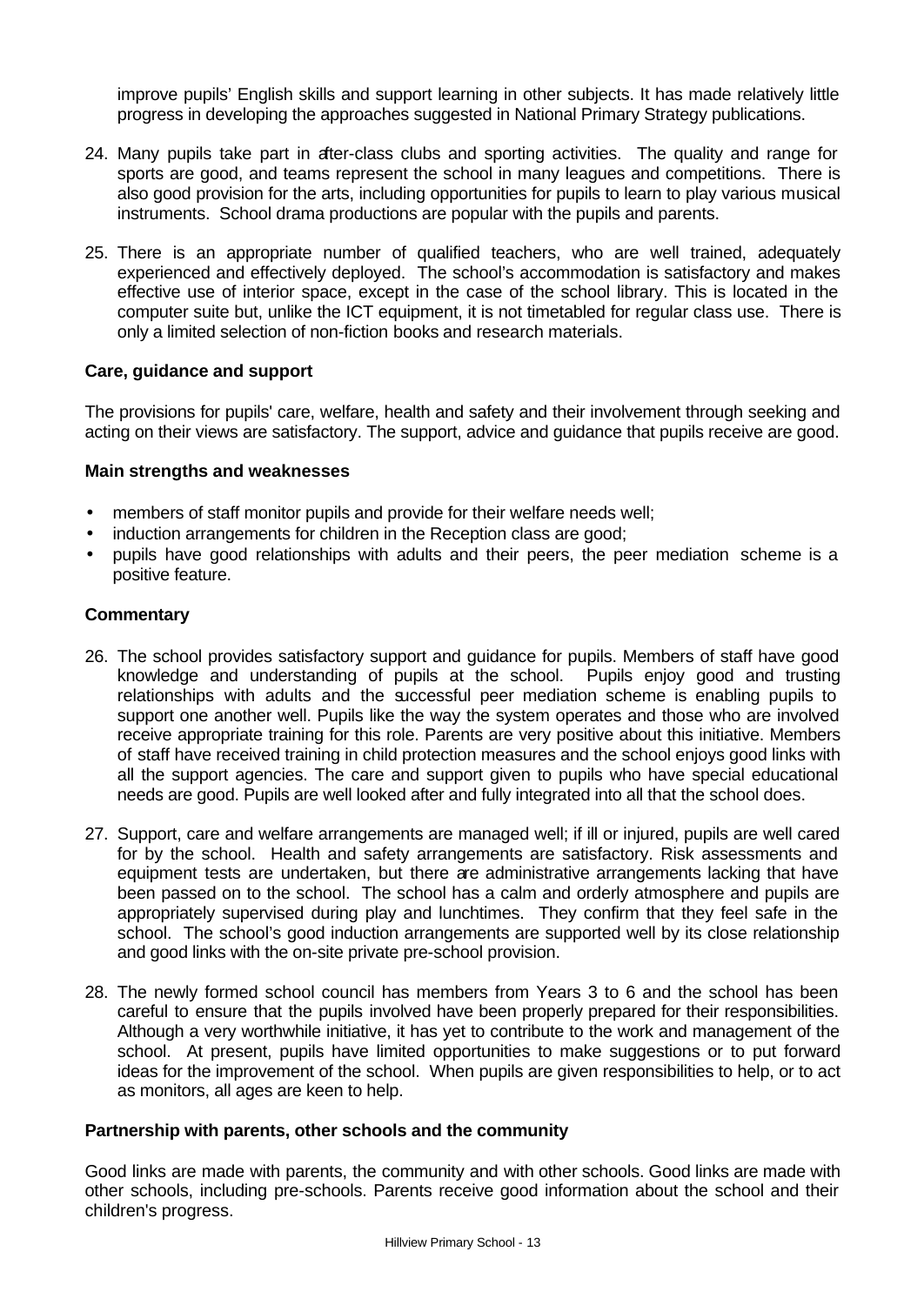## **Main strengths and weaknesses**

• links with parents are good. They feel that they are involved and receive good information;

## **Commentary**

- 29. This aspect has been improved since the previous inspection and is now a strength of the school. Parents think highly of the school and support its aims. The school regularly seeks parents' views and opinions and parents feel that the school is an "open" institution. Parents are happy with the systems of communication and most of them are well aware of school activities. They appreciate the newsletters and the quality of information that the school provides about school activities. Annual reports on pupils' progress provide good information on how pupils can improve and additional progress reports are made to pupils and parents every half term. The quality of information is good and both pupils and parents are able to comment on the reports and discuss them with the teacher. Parents confirm that they are well informed about pupils' progress when they attend meetings with staff. It is evident that the teachers know the children well.
- 30. Parents of those pupils who have special educational needs are involved well in their children's education. They receive details of IEPs and there are good suggestions for them to help their children at home. There are opportunities for them to talk to teachers at consultation evenings or informally.
- 31. The school is well supported by the friends' association that has raised considerable funds for the school and organizes several social events. Parents are encouraged to help in school by listening to pupils read, helping with sporting fixtures, performances and social activities and visits out of school. They support pupils' learning at home, though homework is not always consistently used to support the curriculum. Parents confirm that arrangements to deal with any complaint or concern are good.
- 32. There are good links with the community. The school has taken a significant role in hosting the 'local community day'. This has involved participation by the children and has resulted in further curriculum enrichment. The school supports local, national and international appeals and charities.
- 33. The school enjoys productive links with pre-school groups and these provide for the smooth induction of children into the Reception class. There are regular sporting links with other primary schools and the school benefits from involvement in the sports school coordinator scheme. This link has provided additional sports expertise and the use of shared resources. Links are improving with several secondary schools, where pupils have attended science and technology days. These visits have contributed to helping pupils' transfers to secondary schools. The curriculum has been enriched by co-operating with a secondary school's sports study curriculum and by supporting secondary students' work experience placements.
- 34. Links with local churches are strong and the school is supported well by visiting clergy who talk to children at assemblies. The school is used by local organisations including sports associations, local churches and church groups.

# **LEADERSHIP AND MANAGEMENT**

Leadership and management and governance of the school are good.

## **Main strengths and weaknesses**

- the headteacher's leadership and management are good;
- there is a good programme of review leading to effective long-term strategic planning;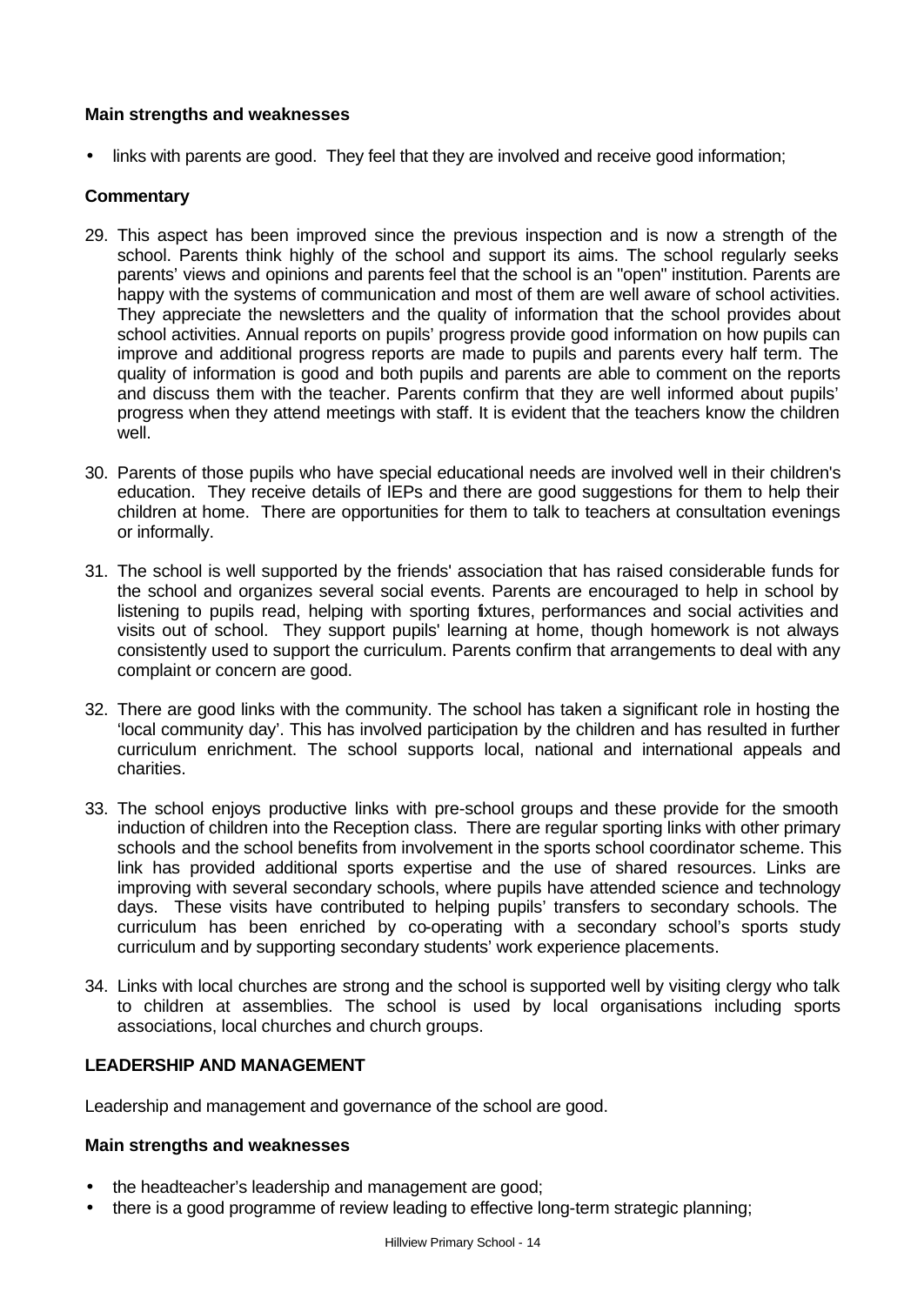- the leadership of mathematics, science, ICT, PE and special educational needs is good;
- the governing body is involved in monitoring, evaluating and setting the direction for the school and has a good understanding of the school's strengths and weaknesses;
- the finances are well managed and are regularly monitored;
- the monitoring of teaching and learning is not sufficiently regular;

## **Commentary**

- *35.* The overall quality of leadership and management has improved since the last inspection. The headteacher provides good leadership and clear direction for the school. The senior managers of the school and key subject leaders now play an effective role. The school has a positive ethos, and strong commitment to providing the best possible education for its pupils. Systems for performance management are sound, but other classroom monitoring is not regular enough to improve the overall quality of teaching and learning. There are good opportunities for continuing professional development.
- 36. The headteacher and the subject leaders analyse the school's work and identify priorities for development. This is a good improvement since the previous inspection. Long-term strategic planning is well thought out, and is reflected in a good school development plan. This clearly outlines the main priorities for the short and long term. Its progress is tracked by the senior management team and evaluated appropriately. Subject leaders support staff and are becoming more effective in the way they carry out their roles to develop, maintain and share good practice so that there is continuous improvement. The special educational needs co-ordinator leads and manages well. She is very experienced and organises the support for these pupils efficiently. Outside agencies are used effectively and the co-ordinator supports teachers well in their work with pupils who have special educational needs

#### **Financial information**

| Income and expenditure $(E)$ |          | Balances (£)                                  |
|------------------------------|----------|-----------------------------------------------|
| Total income                 | 480, 815 | Balance from previous Year<br>19.419          |
| Total expenditure            | 478,258  | Balance carried forward to the next<br>21,976 |
| Expenditure per pupil        | 2,442    |                                               |

#### *Financial information for the Year April 2003 to March 2004*

- 37. Finances are better managed than at the time of the last inspection and the governing body has better systems for monitoring and evaluating expenditure. There have been a number of large demands on the budget recently with the need to repair the school roof and refurbish toilets. This has limited expenditure in some other areas of planned development. With broadly average costs and above average attainment against similar schools, the school now provides good value for money.
- 38. The governing body ensures that all statutory requirements are met. Governors keep themselves well informed about the school's strengths and weaknesses and there is a regular programme for governors to come into school both to support the school and get a first hand view of the school's work. The committee structure within the governing body is very effective, and enables the governors to use their expertise well.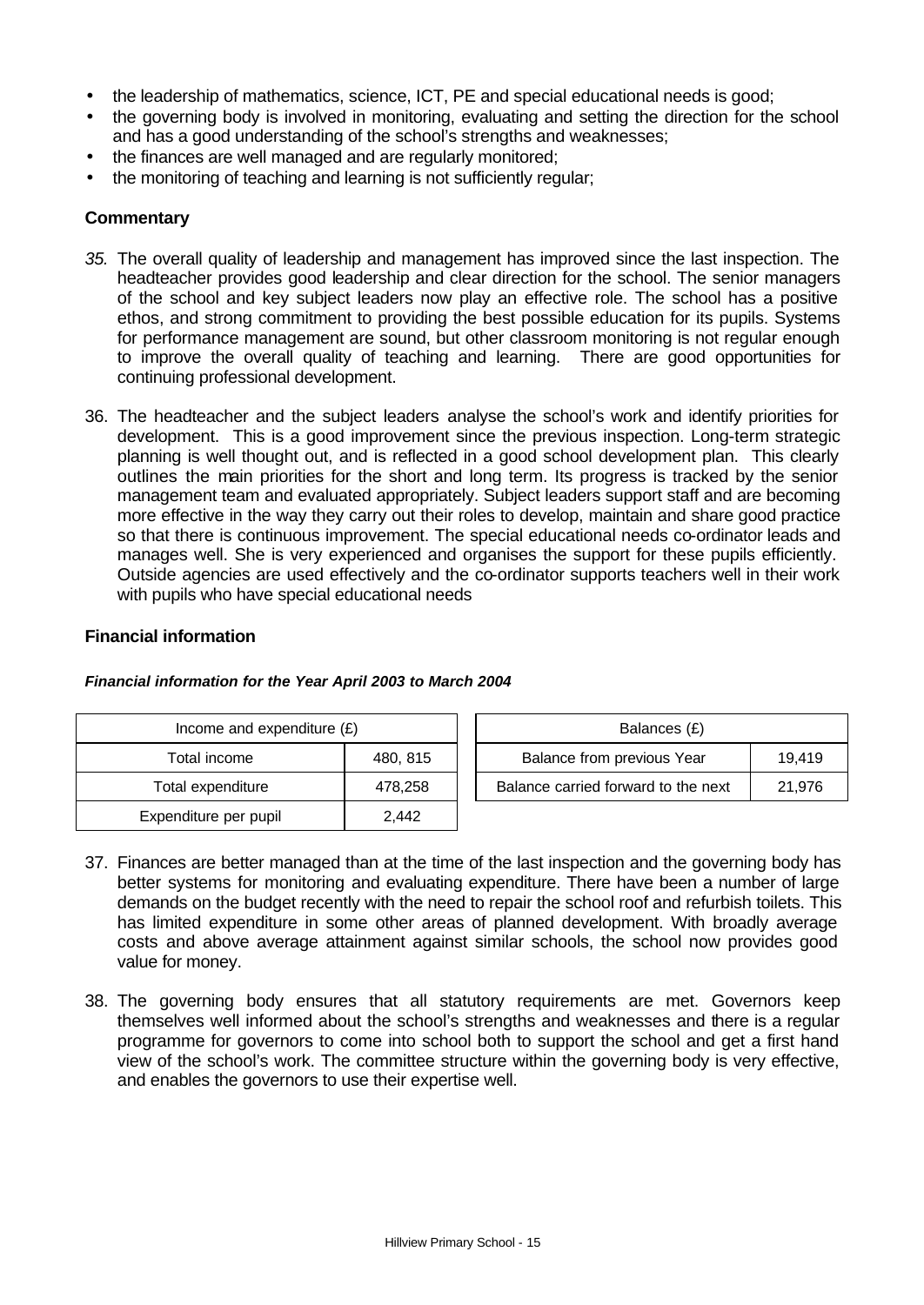## **PART C: THE QUALITY OF EDUCATION IN AREAS OF LEARNING, SUBJECTS AND COURSES**

## **AREAS OF LEARNING IN THE FOUNDATION STAGE**

Provision for children in the Foundation Stage (Reception class) is **satisfactory.**

## **Main strengths and weaknesses**

- children's personal and social development is good, as is their behaviour;
- speaking and listening skills and reading are developed well;
- weaknesses in the accommodation limit some aspects of children's learning.

## **Commentary**

- 39. Children are admitted to school full-time in the September of the year in which they become five. At the time of the inspection, children were still going through the induction process. At the start of the inspection, there were only nine Reception children in school, who had only been in for the previous week. They were joined by a further nine children on the second day of the inspection. Children's attainment when they start school spans the full range, but is broadly in line with that expected for children of this age. By the end of Reception, children achieve satisfactorily and are in line to attain the goals they are expected to reach in all areas of learning and generally exceed these in aspects of their communication, language and literacy and personal and social development.
- 40. The quality of teaching and learning is satisfactory overall with many good features. The management of the Foundation Stage is satisfactory. The Reception teacher is new to the class but has a clear overview of the provision and is well supported by a teaching assistant. They work effectively together to meet the needs of the children's welfare. The overall provision has changed little since the school's last inspection, although the curriculum now being taught follows more recent guidance for children in the Foundation Stage.
- 41. However, the poor outdoor provision places some restrictions on aspects of children's development. The adjacent playground is not secure and it is difficult to provide a broad range of activities for children that extend their learning outside.
- 42. In the area of **personal, social and emotional development**, the children achieve well and teaching is good. The children confidently tackle new experiences and share their ideas with the rest of the class. They make good relationships with adults and other children very quickly with clear, consistent guidance from the class teacher and teaching assistant. The children work well together and the insistence on good listening skills when taught as a group gives children a good understanding of the need to listen to the contributions of others, to take turns, and to share. Overall, the children are happy and enjoy the experiences that are provided.
- 43. Teaching, learning and achievement in **communication, language and literacy** are good. Children are in line to exceed the expected level by the end of the Reception year in their speaking and listening and reading skills. The use of an approach based on children learning the sounds as well as the names of the letters (phonics) is having a good impact on their progress. A few children know some letter sounds at the start of words. The daily literacy sessions are not yet in place as the induction period works through. However, children have opportunities to participate in role-play activities. Speaking and listening are developing well and adults use many opportunities improve these skills and extend children's vocabulary. Questions are used well to engage children's interest and a range of approaches is used to encourage them to develop their vocabulary. There are opportunities for children to develop early writing skills within play activities.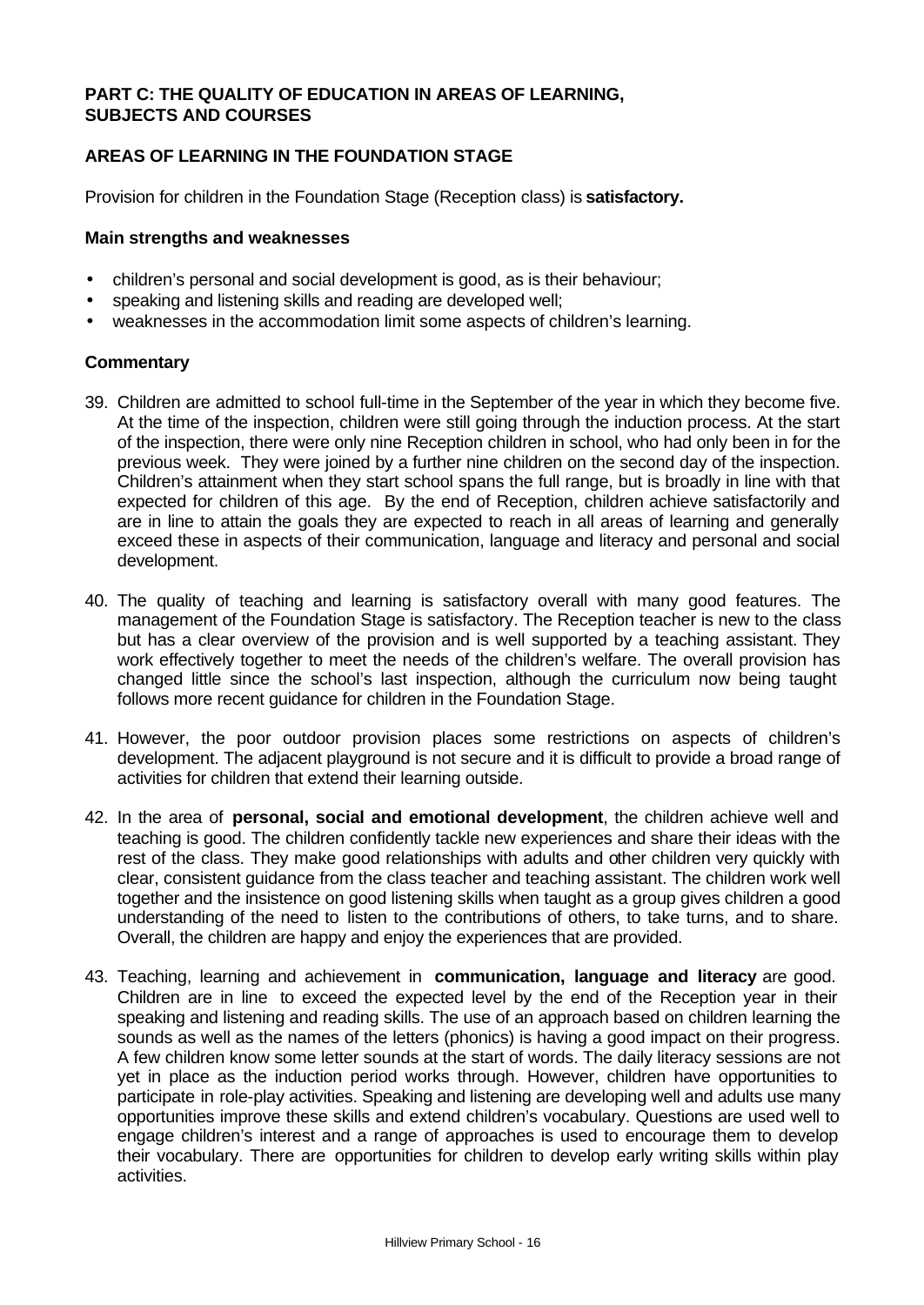- 44. It was not possible to evaluate teaching, learning or achievement in children's **mathematical development** accurately. However, records indicate that by the end of the Reception year, most children have gained a sufficient knowledge and understanding of number to count and recognise numbers up to ten accurately and confidently. Their use and understanding of everyday mathematical words such as 'more than' and 'less than' when talking about numbers are suitably developed. The children are provided with a suitable range of worthwhile opportunities, which help them to learn through first-hand experience.
- 45. In the wide area of learning relating to children's **knowledge and understanding of the world**, there is evidence that children are achieving appropriately. Teaching is satisfactory. Children are given a suitable range of first-hand experiences. For example, children explored the pond in the school's environmental area and marvelled at the range of water insects and other mini-beasts they could see. It was not possible to see the children using computers, but, as with all classes in the school, they have regular sessions in the ICT suite to learn the necessary skills and control. The children are enthusiastic and show good levels of interest in all activities.
- 46. It was not possible to make an overall judgement of provision, teaching or learning for children's **physical development**. Children's attainment and achievement are hampered by the lack of a clearly defined and secure outdoor play area. Although the children take part in PE lessons this was not observed during the inspection. However, fine physical skills are often taught well, and most children manipulate small objects well.
- 47. In the **creative** area of learning children mix paint, and create self-portraits choosing appropriate colours for themselves or materials for collage. They achieve appropriately and use their language skills to talk about what they are doing and to describe such things as texture and form. There was little work on display at this time with most of the children only having been in school for a few days. Children have the opportunity to explore a suitable range of materials, paint patterns, mix colours and use pencils and crayons to draw pictures. Teaching is good and the planned activities allow children to use their imagination for creative role-play. Many of these activities are freely available throughout the day.

## **SUBJECTS IN KEY STAGES 1 and 2**

## **ENGLISH**

Provision in English is **satisfactory**

## **Main strengths and weaknesses**

- the teaching of reading is a growing strength in the school;
- standards in writing, while satisfactory, are lower than other aspects of English in both Year 2 and Year 6;
- pupils make good progress between Years 3 and 6;
- systems for monitoring the quality of teaching and learning are underdeveloped;
- there are not enough opportunities for pupils to use and develop literacy skills in other subjects.

## **Commentary**

48. Overall standards in reading and writing are broadly average at Year 2 and Year 6. Pupils' achievement at Year 2 is satisfactory but good at Year 6 where improvements are being seen. This difference is mainly due to the more effective teaching in Years 3 to 6. Across the school pupils who have special educational needs make good progress. Standards in reading, writing and speaking and listening have remained constant since the last inspection, largely reflecting the national trend. However, they remain consistently lower than those achieved in mathematics and science. Standards in reading are higher than those in writing. The school has identified the weaknesses and is taking action to resolve the situation.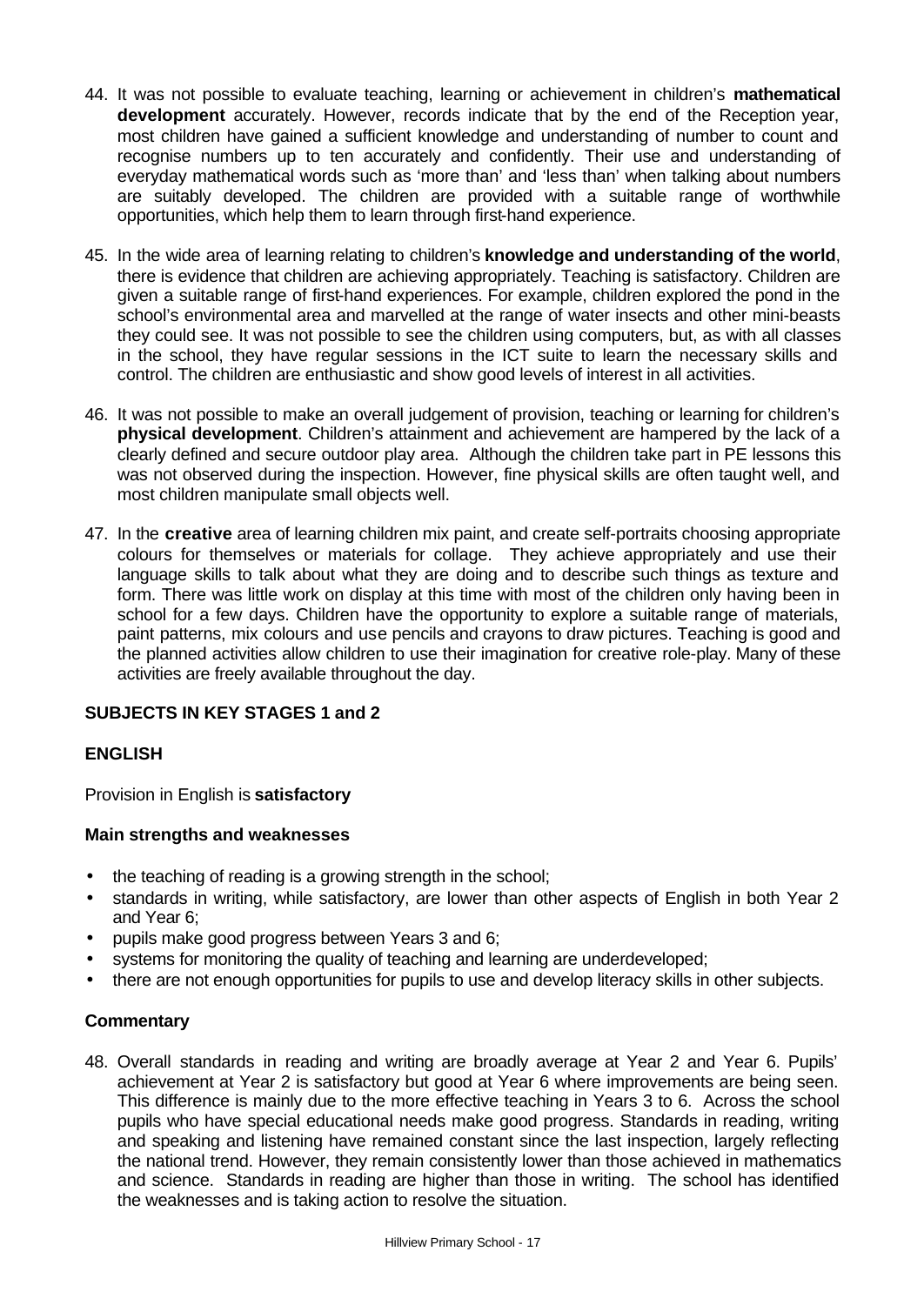- 49. Standards in speaking and listening are average. Most pupils are careful and responsive listeners and this assists them in absorbing new information and ideas and in applying these to their work. Role-play and drama are used well by some teachers to develop pupils' speaking and listening skills and to extend their vocabulary. Throughout the school, pupils respond well to question and answer sessions.
- 50. The school has more recently established a much more effective method of teaching early reading skills which is raising standards. This change of approach focusing on the correspondence between sounds and letters, and combinations of letters is helping pupils learn. Pupils use this knowledge well when trying to read unfamiliar words or when trying to spell words. When faced with unfamiliar words, pupils in Year 2 and Year 6 were able to use this to build up the words by sounding out the individual letter sounds and combining them. This has enhanced the teaching of reading across the school.
- 51. The school has devised an appropriate plan of action to improve standards in writing. In Year 6, pupils write in a range of forms producing lively and thoughtful texts. Higher attaining pupils use adventurous vocabulary to good effect.
- 52. Evidence from the samples of work retained by the subject leader indicates that the quality of extended writing is improving in Years 3 to 6. Discussions with pupils reveal that increasingly, they enjoy composing their own texts and the range of forms of writing they are taught. A factor that limits the development of pupils' writing skills across the school is the overuse of worksheets. These reduce the opportunities for pupils to improve their skills through extended writing activities, and to demonstrate the value of writing in other subjects such as science. geography and history. Spelling is variable but most pupils have a sound understanding of commonly used punctuation. However, teachers do not routinely insist upon high standards of presentation in pupils' books.
- 53. The quality of teaching and learning is satisfactory overall, with good teaching in Years 4 and 6. This is characterised by good pace, a comprehensive grasp of the subject, good planning and particularly good use of effective questioning. The teachers have a secure understanding of the National Literacy Strategy and implement it satisfactorily. The introduction of literacy targets for each half term has improved the teachers' assessment of pupils' needs and enabled them to measure their rate of progress more accurately.
- 54. Subject leadership and management are satisfactory. A newly appointed member of staff has taken the role of subject leader. Monitoring procedures for evaluating the quality of English teaching and for scrutinising pupils' standards of work are not sufficiently well developed for the subject leader to gain a clear overview of the school's provision.

## **Language and literacy across the curriculum**

55. The development of language and literacy across the curriculum is satisfactory.However, the school does not take full advantage of opportunities to develop literacy skills by integrating them into other subjects, although some good examples do exist, such as history in Year 6. This is hindering the drive to raise standards across the school, especially in writing.

## **MATHEMATICS**

Provision for mathematics is **good.**

#### **Main strengths and weaknesses**

- achievement and progress are good overall;
- mathematics is improving throughout the school;
- teaching is generally good;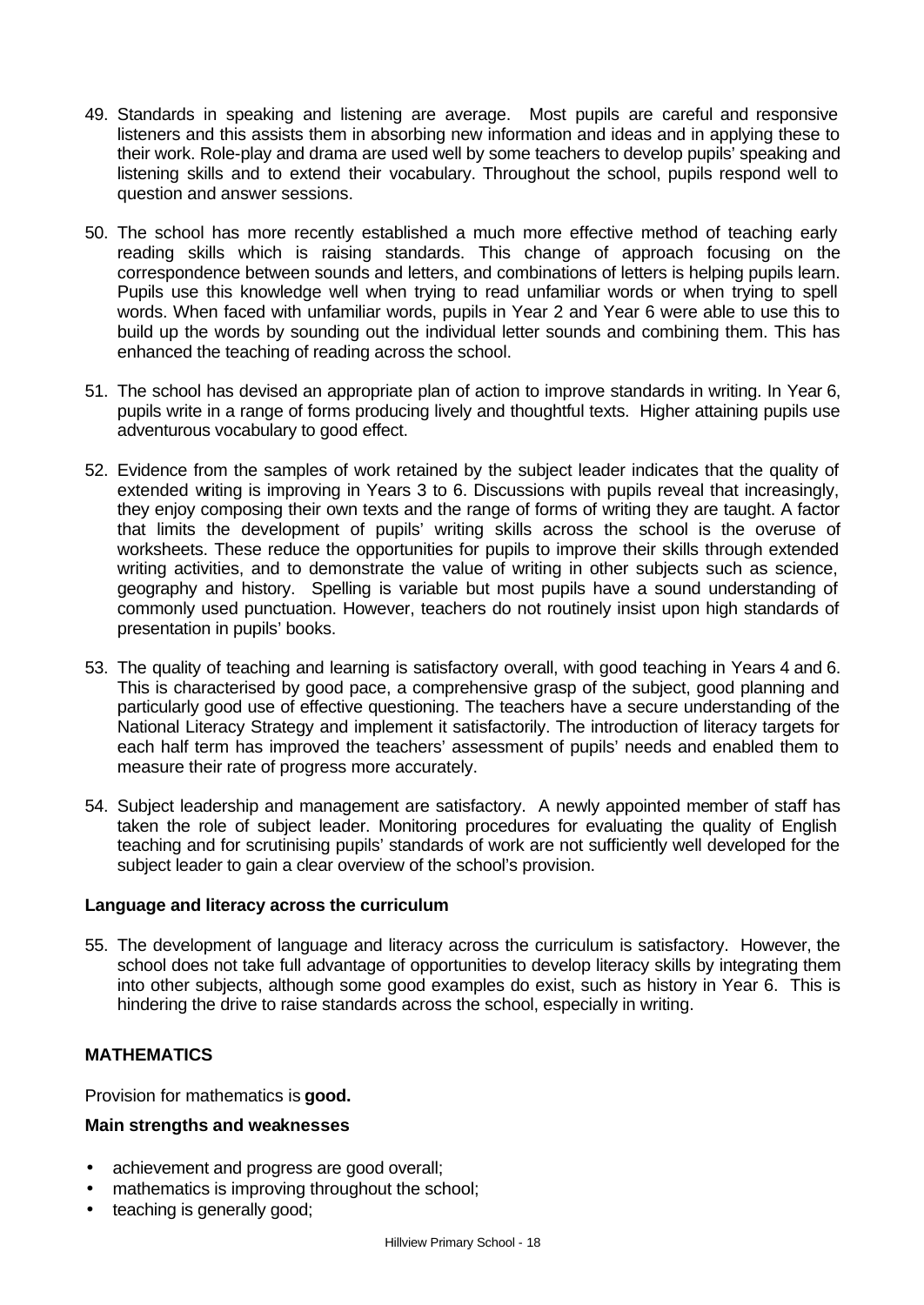- attainment by Year 6 is above average when compared to similar schools;
- the analyses of data and subsequent actions are good;
- the use and application of mathematics are not well enough developed.

## **Commentary**

- 56. The findings from this inspection about standards generally match those of the last report. By Year 2, pupils achieve satisfactorily, make sound progress and attain average standards. Pupils in Year 6 achieve well and attain average standards. Those pupils who have special educational needs are generally well supported and achieve well. Higher attaining pupils are appropriately catered for and achieve well at both Year 2 and Year 6.
- 57. The quality of teaching and learning is good overall. Teaching in Years 1 and 2 is satisfactory overall, whilst, in Years 3 to 6, it is consistently good. Here, teachers use methods and provide activities that are well suited to pupils' needs. For example, in the Year 4 lesson, the teacher began with a starter about doubling and then successfully linked this to some good group work taking all the pupils, of whatever ability, into doubling in tens, hundreds and thousands. In Year 3, pupils were learning that, although addition sums can be done in any order, subtraction needs the larger number written first. They used mathematical vocabulary well and recognised that 'take away' and 'subtract' mean the same. Pupils in Year 6 demonstrate their understanding of multiplication techniques by using three different methods when solving the multiplication of decimals.
- 58. Discussion and the analysis of pupils' work show that there are weaknesses in the use and application of mathematics. This was also identified in the analysis of their National Curriculum test answers. This showed that some pupils had difficulty in understanding the wording of written problems and found difficulty in choosing the correct operation to solve the problem. The subject leader has identified this as an area for closer attention and it features in next term's mathematical focus.
- 59. Leadership and management of the subject are good. The subject leader's efficient analysis of all test data is enabling her to help teachers focus on areas that need more work. This applies to the National Curriculum tests and also the optional ones in intervening years. Mathematics is an improving subject in the school.

## **Mathematics across the curriculum**

60. Pupils satisfactorily use mathematical skills in other areas of the curriculum. For example, producing graphs and charts in science, and using numeracy skills in design and technology and geography. They also measure, calculate, record, and plot on charts.

## **SCIENCE**

Provision for science is **good.**

## **Main strengths and weaknesses**

- the good emphasis on investigative and experimental science promotes pupils' interest;
- standards in Years 3 to 6 are good and have been maintained over time but standards in Years 1 and 2 are not high enough;
- the subject leader is knowledgeable;
- worksheets are often used unnecessarily and limit pupils' responses;
- a wide range of visits, visitors and science activity weeks support teaching and learning.

## **Commentary**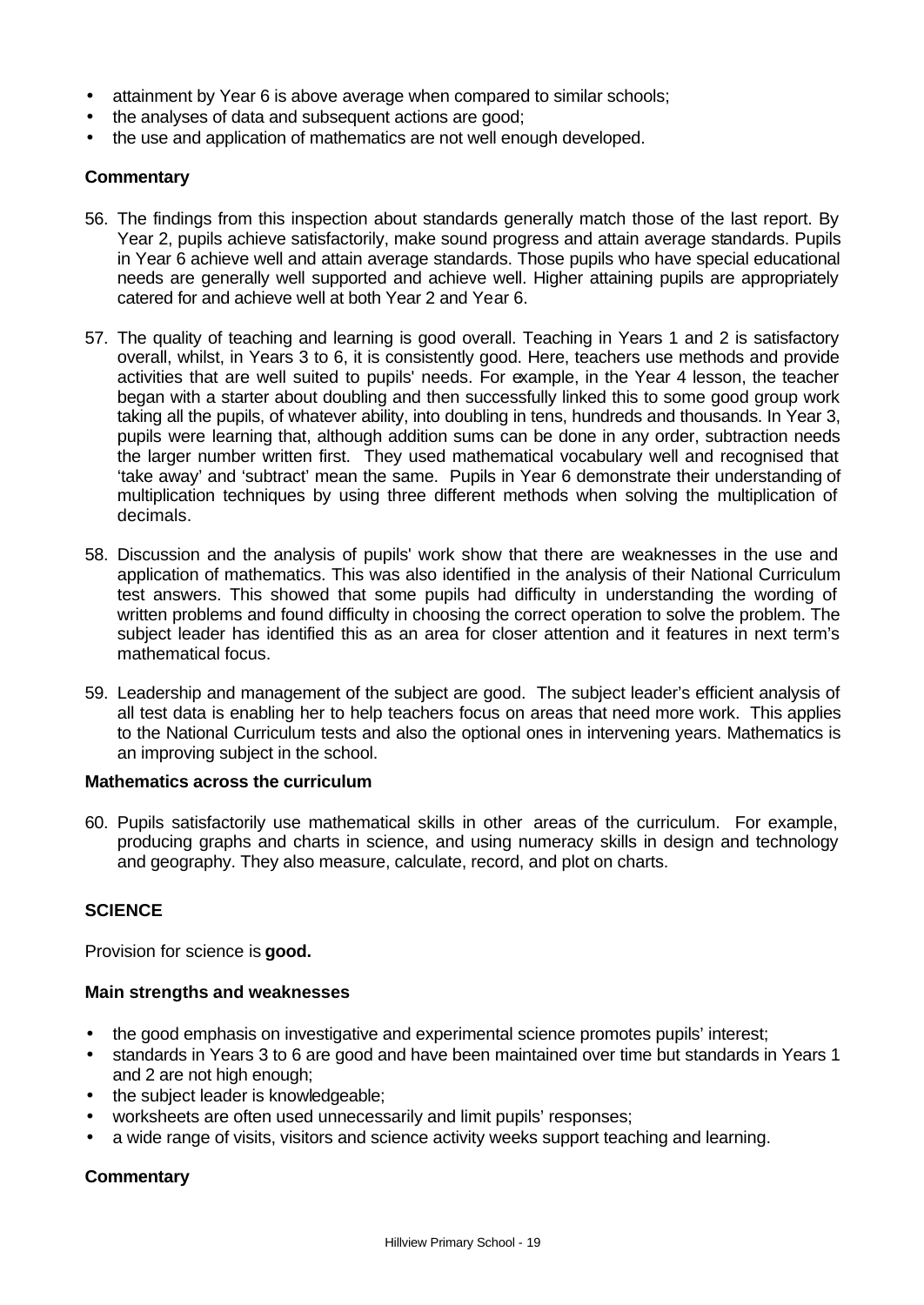- 61. Achievement is good overall and very good by Year 6. Current attainment at Year 6 is above the expected level. Over time, standards at Year 6 have been consistently high and pupils are on course to maintain these levels. This is an improvement from the last inspection. However, standards at Year 2 are below average and pupils do not achieve all they are capable of.
- 62. Evidence indicates that teaching is satisfactory overall but with good teaching in Years  $3 6$ . Although not all teachers are confident in the subject, all tackle practical work. This focus on more practical, experimental work is giving pupils better investigative skills, for example in the use of the school's environmental area for teaching about food chains and life cycles. The lesson on forces for pupils in Year 2 did not pitch work at an appropriate level for the pupils and many completed the task given very quickly. As a consequence, pupils enter Year 3 below the level expected for this age. Where worksheets are used, the relatively low level of some of these too often restricts what pupils do and narrows their possible responses. It also prevents higher attaining pupils, in particular, from devising their own approaches or recording methods, to enable them to demonstrate their understanding more clearly. Where pupils worked in pairs or small groups, for example, in their investigation of animals and plants in the pond, their discussions showed better understanding than was seen in their recorded work. Assessment is satisfactory and becoming more refined.
- 63. Subject leadership is good, involving some classroom monitoring and work sampling. However, this has focused more recently on Years 3 to 6 to the detriment of pupils in Years 1 and 2. There is a good portfolio of retained work, with helpful guidance about what can be achieved.
- 64. Resources are good and include a valuable environmental area in the school grounds. There are good links with ICT through work using, for example, data recording and computer-linked microscopes and with mathematics through recording in tables, charts and graphs. The wellplanned science activity weeks are popular with parents and add much to pupils' enjoyment and understanding of science. The use of visits and visitors enhance the provision even more.

## **INFORMATION AND COMMUNICATION TECHNOLOGY (ICT)**

Provision in ICT is **good**.

## **Main strengths and weaknesses**

- the subject is well led and managed:
- through training, teachers have developed their personal skills and confidence;
- there are good resources to teach all aspects of the ICT curriculum;
- ICT is used well to support work in other subjects.

## **Commentary**

- 65. Pupils in both Year 2 and Year 6 show satisfactory achievement and are working broadly at the expected standard. Younger pupils in Years 1 and 2 are developing good keyboard and mouse control skills and are able to navigate their way through a range of different programs. Older pupils in Years 3 to 6 are confident in accessing the Internet for research to support work in other subjects and in the use of microscopes linked to the computer in their science.
- 66. Since the previous inspection, the facilities have been improved, including a well-resourced computer suite with a digital projector and a range of equipment to support work in other subjects. As the result of regular training and support from the subject leader, teachers are growing in confidence and improving their skills. With the developments seen and the improvements in teachers' knowledge, this is a rapidly improving subject.
- 67. Although teaching is satisfactory overall, teachers now use ICT more as an integral part of pupils' learning, for example, in science. This is improving pupils' skills and their rate of progress throughout the school. The subject leader has good ICT skills and teaches the subject well.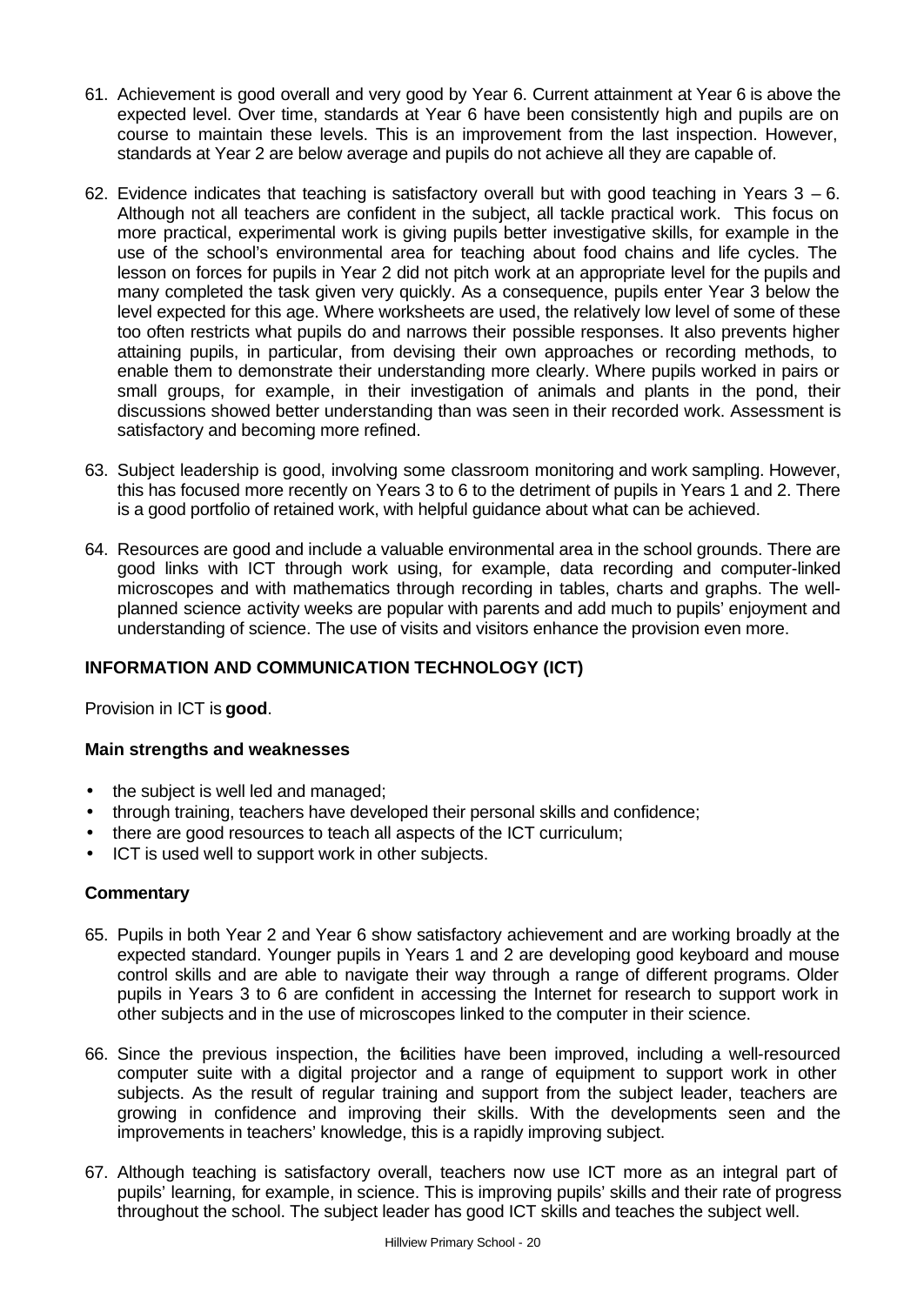68. Subject leadership and management are good. The co-ordinator is knowledgeable and has produced much good guidance for other staff to support teaching and assist in trouble-shooting problems. Good quality resources ensure that there is access to the full ICT curriculum.

#### **Information and communication technology across the curriculum**

69. The subject leader has ensured that, as well as lessons for specific skills development, all classes have regular timetabled opportunities to use ICT to support their work in other subjects. There is improved use of ICT across the curriculum including mathematics, science and music.

## **HUMANITIES**

- 70. No lessons were seen in **history** and only one lesson in **geography** was observed. Consequently it was not possible to make secure judgements about the provision in either subiect. Further evidence mainly included the examination of pupils' work, photographic records of recent subject areas covered and displays in classrooms and corridors. From the work analysed and observed, the indications are that standards overall in geography and history are average, which matches the findings of the last inspection.
- 71. The subject leader's portfolios of work in geography contained evidence such as local area studies, a study of a village in India and a unit of work about water. There was clear evidence of pupils learning and using essential geographical skills. These included the use of globes, maps and atlases of varying scales. In history, from the limited quantity of work found in most of the books analysed from Year 1 and 2, there was evidence of appropriate curriculum coverage of topics such as Victorian Britain. However, standards of presentation in the pupils' books were not high enough and teachers had not insisted upon pupils taking sufficient pride in their work. For older pupils the teacher's higher expectations played a significant part in ensuring that many of the pupils made both good progress and accurately recorded their findings.
- 72. Displays of work in history included the Ancient Egyptians, Ancient Romans and a World War II topic entitled Evacuees by Year 6. These indicated that the curriculum was being thoroughly covered and that most pupils were learning to understand chronology and the skills required to enable them to conduct historical enquiries.
- 73. There is insufficient monitoring and evaluation of pupils' work. Assessment is not used effectively to enable the school to track both the progression of skills or to match teachers' planning accurately to National Curriculum levels.

## **Religious Education (RE)**

Provision in RE is **good.**

## **Main strengths and weaknesses**

- the subject contributes well to pupils' spiritual development;
- the curriculum is broad and well balanced;
- pupils are often invited to give their own views;
- learning from religions is developed well;
- visits out do not include places of worship other than Christian ones.

## **Commentary.**

74. Pupils of all ages attain standards that meet the expectations of the locally agreed syllabus and have been maintained sine the last inspection. Pupils achieve soundly, and this includes those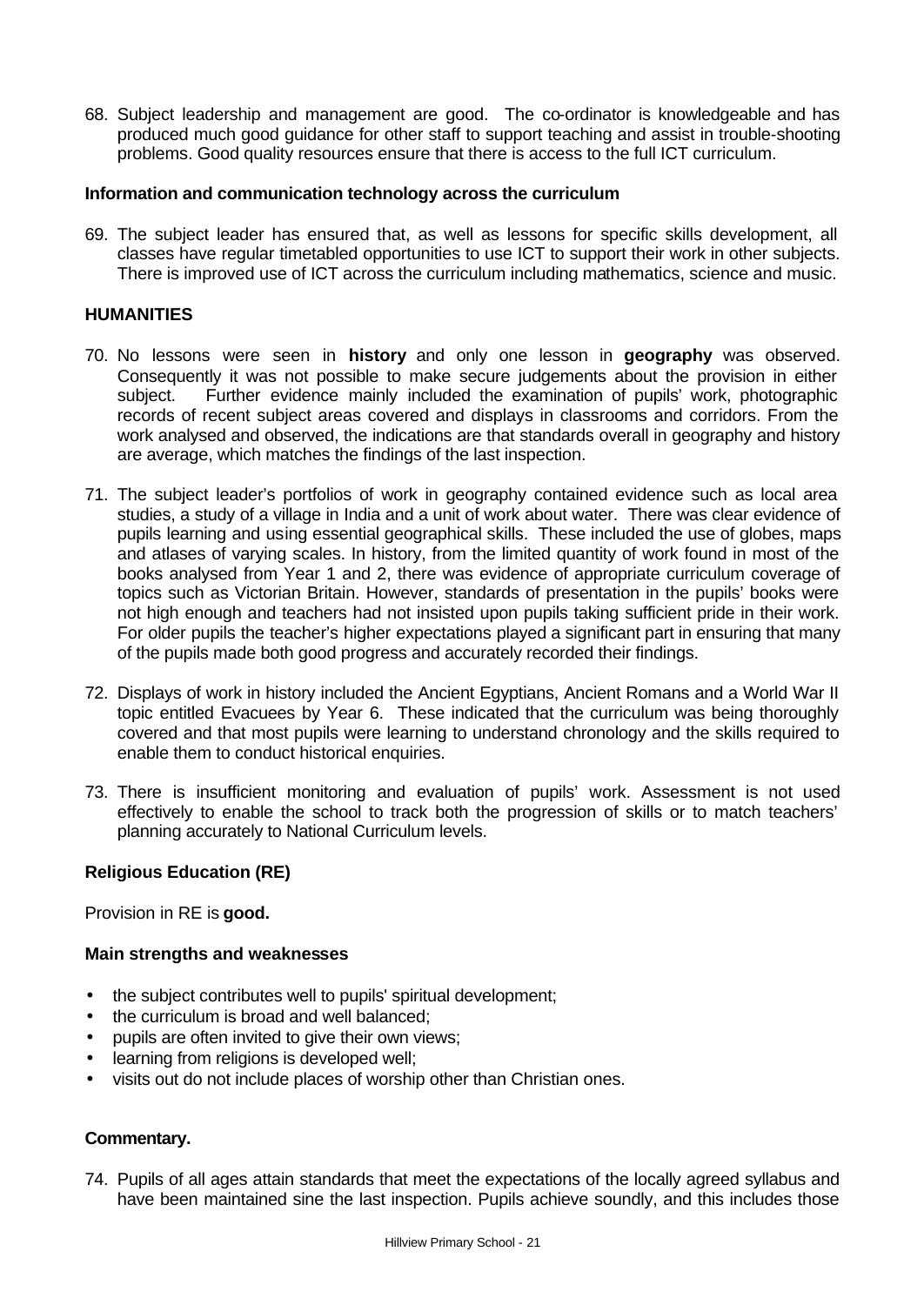who have special educational needs. They study several world religions. One of the strengths is that pupils not only learn facts, but also learn from what various religions have to say about life's issues. For example, some pupils look at the whole idea of commandments and rules. Sometimes, they are asked to make up rules of their own to fit a situation, perhaps in their own classrooms.

- 75. The quality of teaching was generally satisfactory in the lessons seen. Teachers frequently invite pupils to talk about their own ideas and feelings. For example, in a good lesson with Year 3, pupils were thinking about special books. They had brought their own special favourites to school and took turns to tell the class why their book was special to them. This was in preparation for later work on sacred writings and special books such as the Torah and the Bible. In Year 5, pupils in groups were given one of the fruits of the Spirit such as love, happiness or kindness. They worked together to suggest examples of how they had used or received this attribute in their own lives.
- 76. Analysis of records and books shows that there is a broad coverage of topics spanning several world religions. Some pupils have written prayers of their own or worked on illustrations based on the Qur'an. Spiritual development is well promoted throughout the RE curriculum. This was exemplified when Year 6 went to the wildlife area and sat for a while reflecting on water and its life-giving qualities and connection with creation.
- 77. Pupils learn about the nature and person of Jesus, and his parables and stories. When studying Judaism, they are taught about the weekly observance of Shabbat. They demonstrate in their work that they understand not only the facts but also the symbolism behind the celebration. This also gives a good example of how teachers use pupils' everyday lives as examples. When they talked about celebrations and festivals, they first set these within their own experiences with references to birthdays and anniversaries.
- 78. The subject is well led and managed. The subject leader has produced a curriculum that is securely based on the locally agreed syllabus. There is a good range of work and topics, and at appropriate times, pupils think about Harvest, Christmas and Easter. Although some pupils visit local churches or the cathedral, places of worship in other world religions are not included. This is an area for improvement as they study these faiths and think about their patterns of worship.

## **CREATIVE, AESTHETIC, PRACTICAL AND PHYSICAL SUBJECTS**

- 79. There was no opportunity to observe teaching in **art and design**, **DT** or **music**. However, teachers' planning, photographic records and retained samples of work show that these subjects are regularly taught and cover all of the requirements of the National Curriculum. Analysis of the subject documents for music shows clearly that pupils listen to music, perform and compose. There was insufficient evidence to make a reliable judgement about standards in **DT** or **music.** In **art and design**, standards are above those normally found for pupils of this age: a similar judgement to the last inspection.
- 80. In music, the whole school was heard singing satisfactorily in assemblies, with a recorded tape as accompaniment. Pupils play tuned and un-tuned instruments and produce imaginative interpretations of the music they listen to. Some pupils write simple musical scores of their compositions. An increasing number of pupils take classical guitar lessons. Good links to other subjects are made when pupils use art or dance to express their feelings and reactions to music. The school choir was seen rehearsing, and they sang very well. They added partsinging to their performance, kept the rhythm and sang softly or loudly according to direction. Music is enhanced well by school performances and concerts as well as performances of the school orchestra. These are very popular with parents.
- 81. Throughout the school's classrooms, halls and corridors, there were numerous attractive displays illustrating the activities covered in both art and design and DT. These provided evidence of a good range of DT work including models of toys, which were operated by the use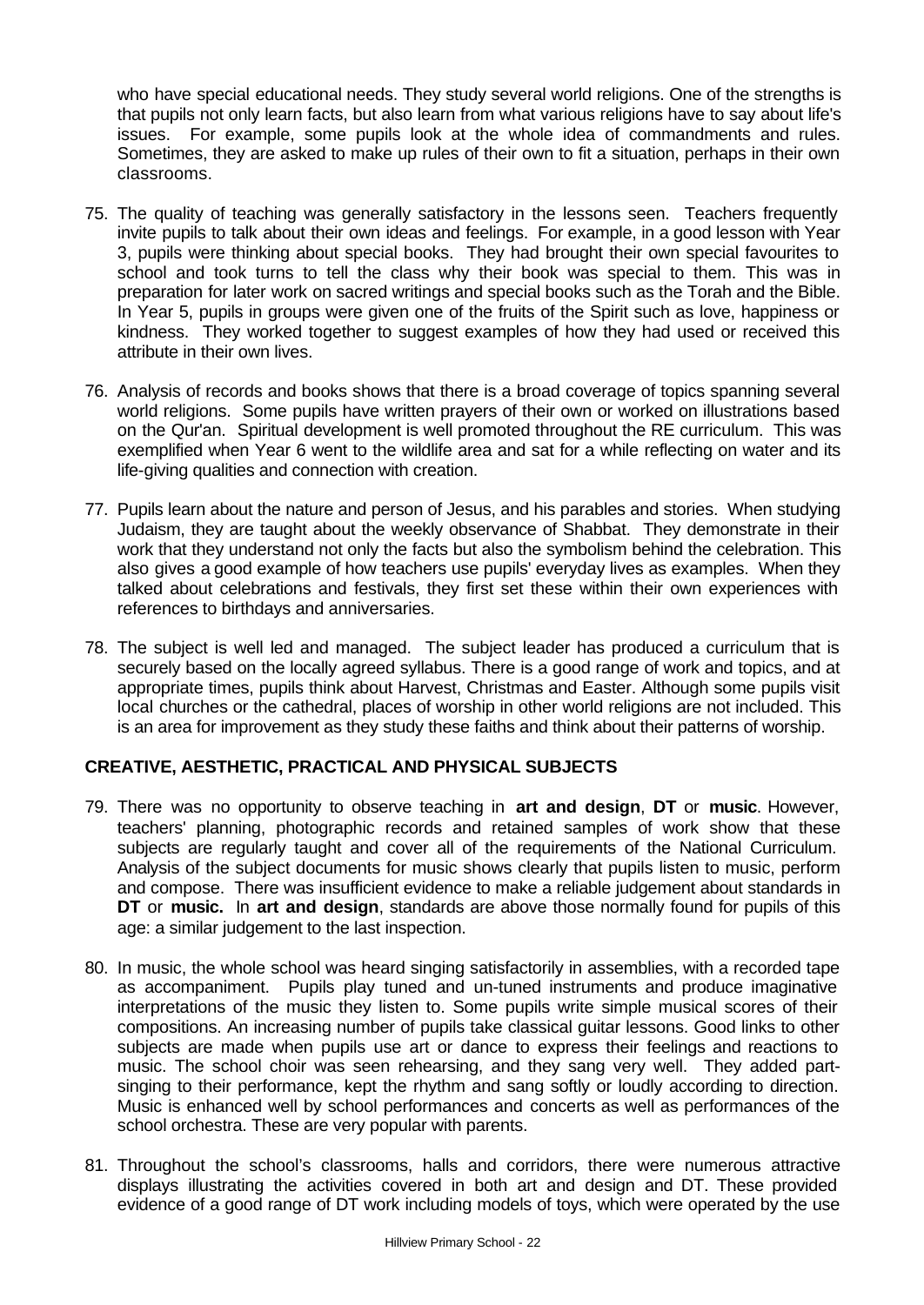of a cam. It also contained the pupils' designs and indicated that, for their age, the pupils had acquired an appropriate level of skills and techniques. These showed that they could appreciate the need to make improvements to their future designs and models. In art and design, there are many good displays of artwork including examples of painting, sketching, observational drawing, patterns and collage. The overall quality of artwork is good.

82. The subject leaders' portfolios of pupils' recent work contained photographic evidence of pupils across the school learning about an appropriate range and coverage of the National Curriculum's requirements.

## **Physical Education (PE)**

Provision in PE is **satisfactory**

## **Main strengths and weaknesses**

- a good, well-planned curriculum with many opportunities for extracurricular enrichment;
- subject leadership is good.

#### **Commentary.**

- 83. Pupils achieve standards in line with those expected for pupils at Year 2 and Year 6 in all aspects of the curriculum, including swimming. Progress and achievement are satisfactory. This reflects the standards seen at the time of the previous inspection.
- 84. Teaching is satisfactory overall with the subject leader demonstrating good personal skill and knowledge of the subject. This was demonstrated in a netball skills lesson where, with good modelling and good evaluation by the teacher, the pupils made good gains in their passing and receiving skills. Pupils respond well and their good attitudes make for effectively organised lessons where all take part and share well. Paired and small side activities were used well by teachers to improve pupils' individual and teamwork skills, for example, in the games lessons seen in football and netball.
- 85. Subject leadership is good and the co-ordinator offers well thought-out guidance to support staff in their teaching. The curriculum is good, has been well planned by the subject leader and now covers all of the requirements of the National Curriculum. This was a weakness at the last inspection. There is a wide range of additional activities available to pupils to enhance lessons and the school is a regular and often successful competitor in local events.

## **PERSONAL, SOCIAL AND HEALTH EDUCATION AND CITIZENSHIP (PSHE)**

- 86. Provision overall for PSHE is good. Planning, based on several books and schemes, is comprehensive. All the required aspects of the curriculum are well planned for. In a good Year 4 lesson observed, pupils sat in a circle and exchanged ideas about their feelings, emotions and reactions to various pictures or situations. This 'circle time' gives all pupils the chance to express their own views as well as listen to those of others.
- 87. There is a good programme of learning that includes work on healthy living, sex education and drugs awareness. Pupils learn to join in discussions in lessons, and the school council is enabling the representatives to take some responsibilities as part of their citizenship education. In addition, older pupils learn about peer support, which trains them to help in solving minor problems before they become large ones. Pupils in Year 5 receive training so that they can undertake these responsibilities in Year 6.